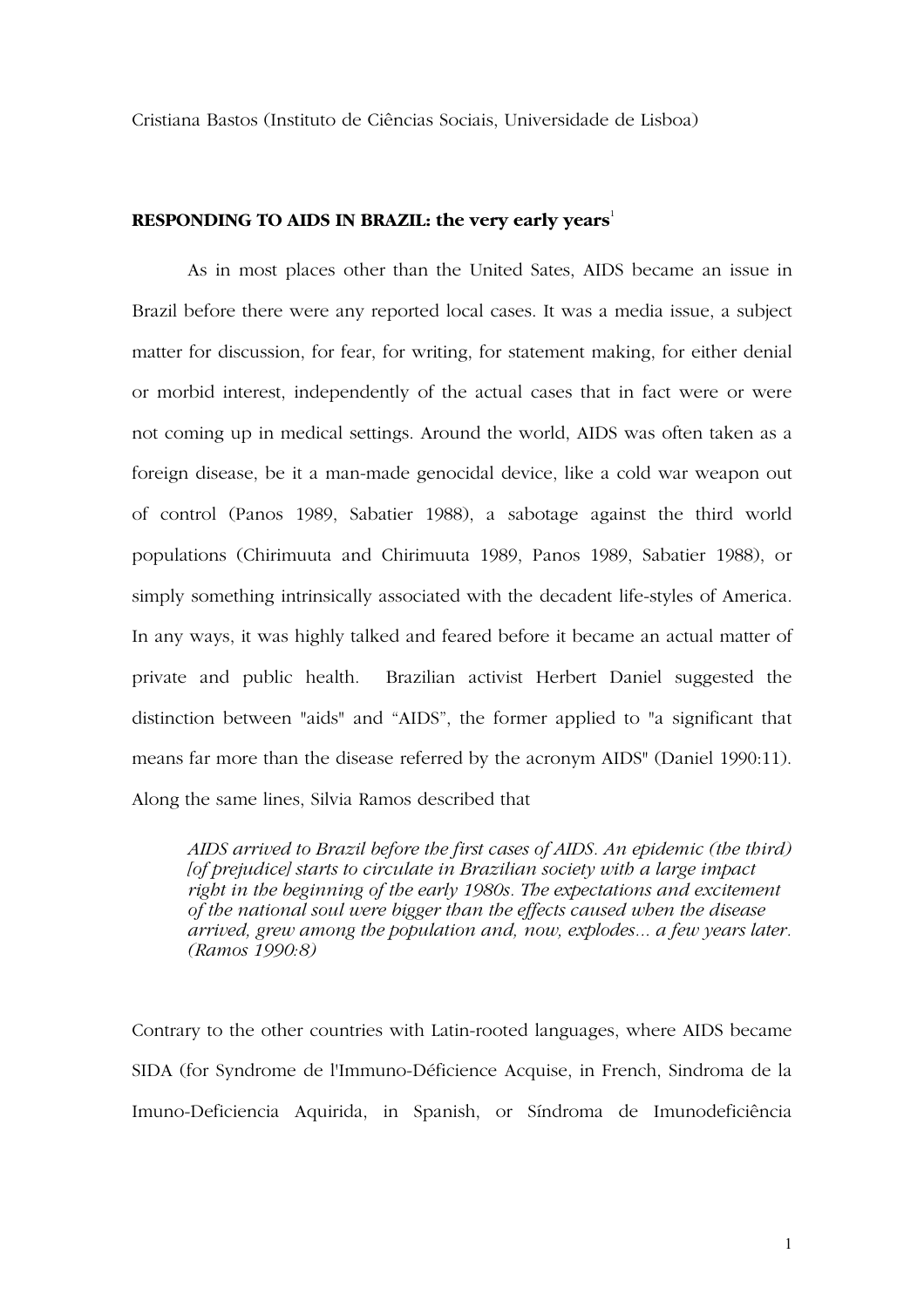Adquirida, in Portuguese), Brazil created its own vocalization of the international English-based term "AIDS" [A-ii-d-e-sh] to refer to the epidemic. In the first series of manuals edited by the government, setting guidelines to treat and prevent the epidemic, it was referred as SIDA/AIDS (Ministério da Saúde, 1987, 1988a, 1988b); in clinical settings the disease was and often is referred to as SIDA, as in other Portuguese-speaking countries. Publicly, however, the disease came to be known as AIDS; government, activists, media and health professionals alike transformed what was originally an English acronym into a noun. This fact is not unrelated to its repeated use by the media.

In Brazil, like in many other non-U.S. settings, AIDS become news for the simple fact of being from the United States Ramos (v. Ramos 1990:9-10). Just as a hurricane in Miami was more likely to make news than one in the Philippines, a lethal epidemic in the developed countries became world news. This was even more so as this mysterious disease seemed to affect famous people and gays. The most morbid expectations were raised in the Brazilian media. Was it going to arrive to the country? Was Brazil that modern? In a country split in the double identity of developed-while-underdeveloped, it is not uncommon for the media to explore the ambiguities of collective identity. If Brazil were to have AIDS, it meant that at some level it was a developed country; after all, AIDS was a "first world" disease. As a consequence, some of the early cases of AIDS attracted the spotlight, in contrast to the shameful silence given to the endemic diseases that affected and affect the population by the millions; those were not fit to print or make glossy covers. Readers do not want to know about the 8 million people with Chagas disease, the 13 million with schistosomiasis, or 460,000 new cases of malaria in 1987 alone (v. Cohn 1995:85-86).

<sup>&</sup>lt;sup>1</sup> Originally published as chapter 4 of **Global responses to AIDS: Science in Emergency.** Bloomington: Indiana University Press, 1999).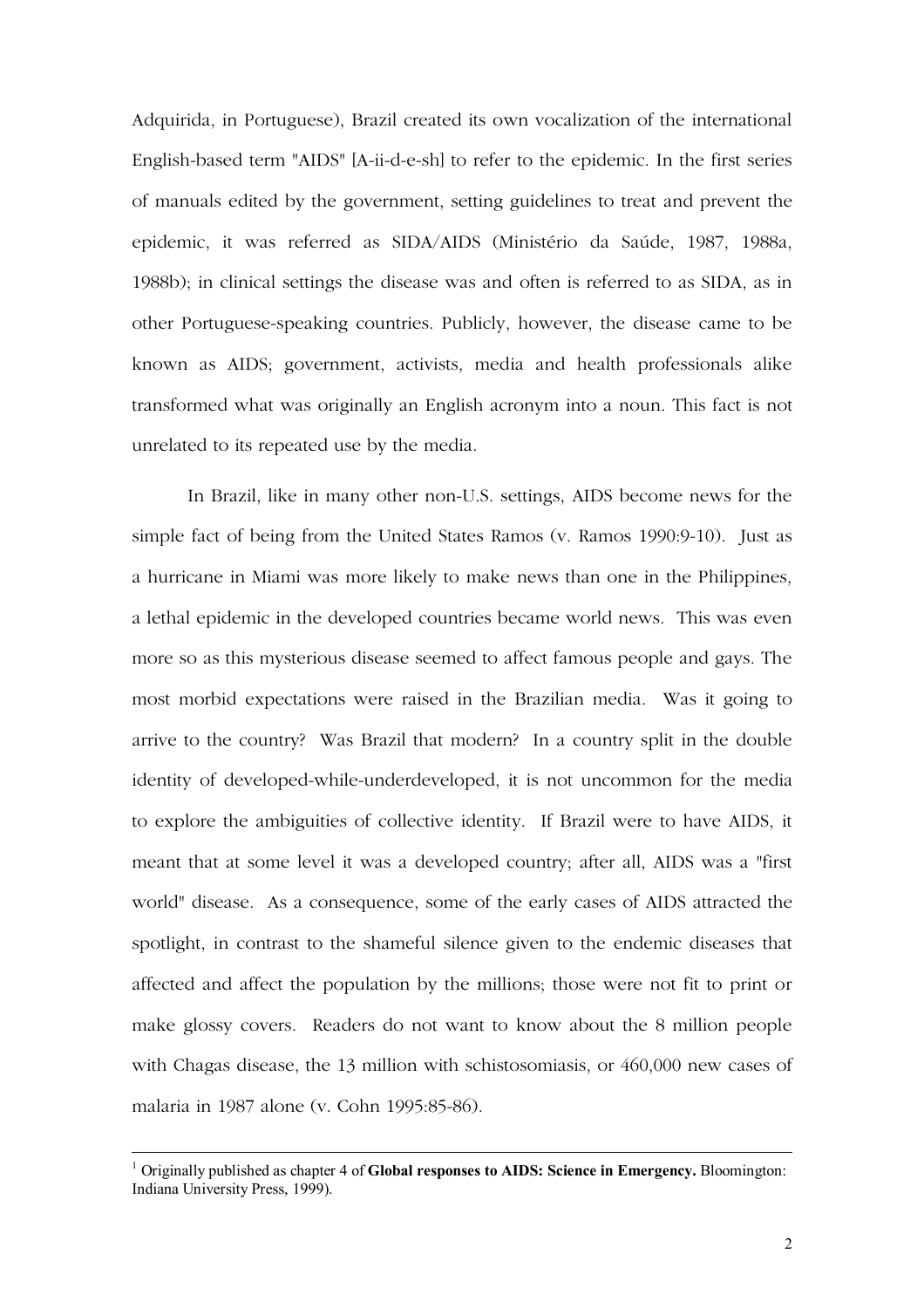AIDS, however, was not the regular shameful trivia; it deserved media attention as a *Doença de Primeiro Mundo* (disease of the first world), popularly referred as *doença de rico* (disease of the rich). As Moraes and Carrara (1985a) note, the symbolic opposition between "third world" and "civilized world" was the most complex one within a repertory of imageries used by the media to portray the epidemic, and that included gender, sexuality, and death. Coming from the "primitive heart of Africa" to "slash" New York, the "capital of the world," the new epidemic was portrayed as a "revenge of the oppressed"; passing from the monkeys to Africans, from those to Cubans and Haitians, the virus was transmitted to U.S. gays on vacation; from primitiveness to modern decadence, a range of symbolic connotations loaded the account (Moraes and Carrara 1985a:17). The epidemic in Brazil was portrayed in the media as the encounter of both the "civilized" and "primitive" extremes, the authors note.

*It gets delirious when the presence of the disease among us is seen as a sign of distinction and civilization. When [the magazine] Manchete publishes in the first page the title "AIDS: Brazil is already the vice-champion," it is not just a morbid joke: there is also a certain amount of pride in there. AIDS becomes the proof that among us exists the life-style of the big American*  metropolises, that we are also "civilized," that the "sexual revolution" *happened here also. (Moraes and Carrara 1985a:17)* 

The representation of AIDS as an affliction of the rich was there to stay for a few years. This was by and large due to the way the media treated AIDS, which was almost exclusively centered on the celebrities who had the disease. We know now that the epidemic probably affected the different social strata evenly since its early years (Granjeiro 1994), but this fact remained unnoticed back then. Only after the question of AIDS and poverty attracted theory and media coverage in the United States was the issue of AIDS among the poor in Brazil treated by local media (see *Estado de São Paulo*, May 18 1991). In the year 1991, the words "pauperization" and "Africanization" became media favorites in the description of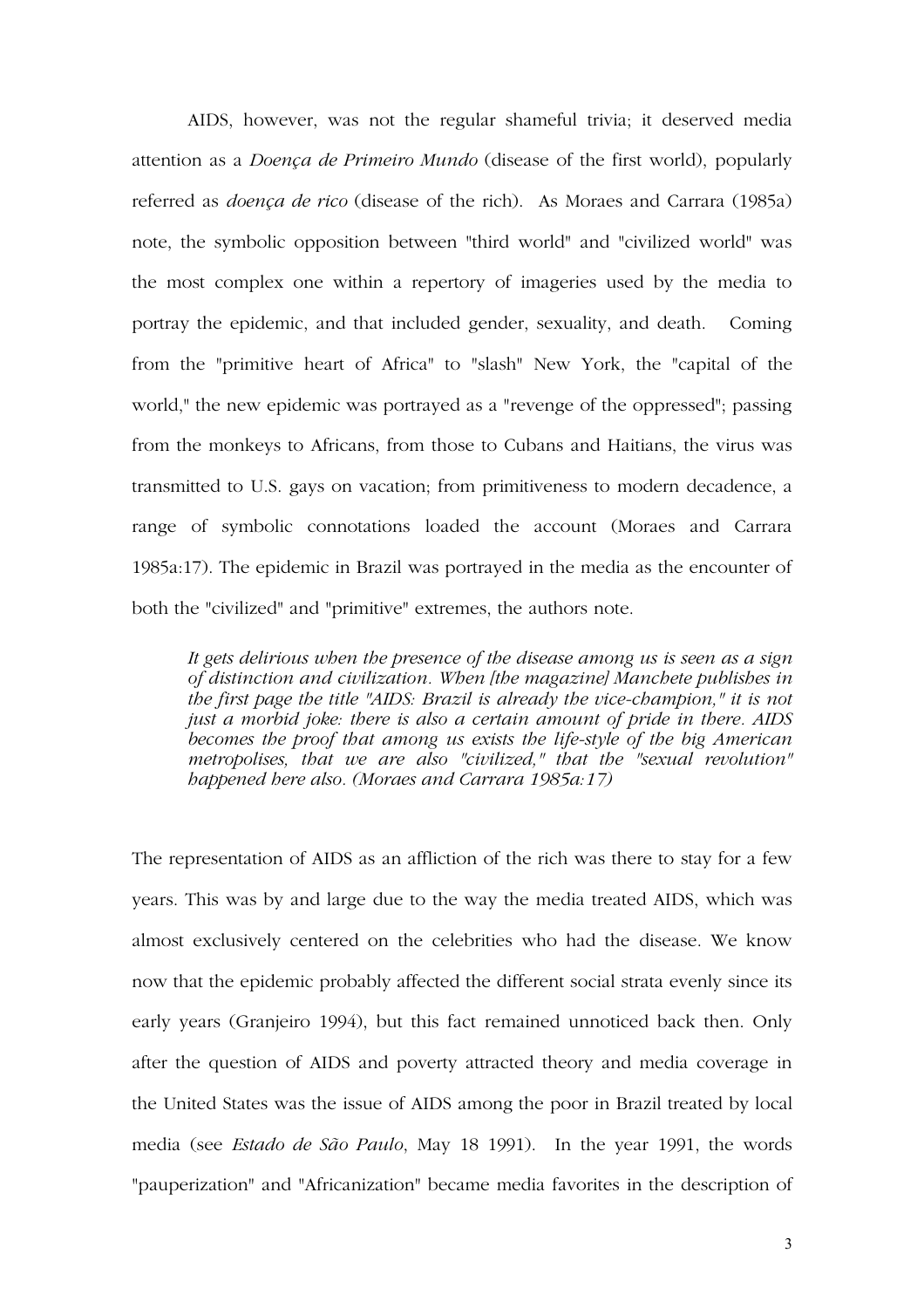the epidemic trends in Brazil. Behind that picture was dual frame used by the World Health Organization to interpret the worldwide epidemic contrasts: a pattern I for the developed countries, with high incidence among gay men and drug users, and a pattern II for the developing world, mostly Africa, where the epidemic was evenly distributed by men and women. When some women came up in AIDS statistics in Brazil the media portrayed it as a move from pattern I to pattern II, and named the tendency as "Africanization." The topic appeared already in 1987 in the daily *O Globo*, as part of an interview (November 15, 1987) and was often attributed to the international agencies like WHO (*Folha de São Paulo*, August 8, 1991) or PAHO (*Folha de São Paulo*, October 3, 1991). It would also become a speculative motive for general confusion, misinformation, and the repetition of stereotypes. This was the case with an article from *O Globo* in April 13, 1989, which combined the presence of HIV-2 in Brazil with the stereotypes on poverty like undernourishment, poor hygiene, and promiscuity, as

*the ideal conditions for the explosion of AIDS, through a change in the patterns of transmission: instead of the propagation by risk groups (homosexuals, injecting drug abusers), today dominant all over the world except in Africa, the passage to the heterosexual transmission (O Globo, 4.13.1989)* 

Giving to the topic a racial connotation that is rarely made explicit, the article further suggested that it was the concern with the Africanization of AIDS in Brazil that had led FIOCRUZ to send its leading AIDS scientist Bernardo Galvão to Bahia, in order to create a front research laboratory for the surveillance of the epidemic, because

*the area, besides having a large number of people of African descent, has the basic conditions for the propagation of the virus in the heterosexual population (Globo, 4.13.1989)*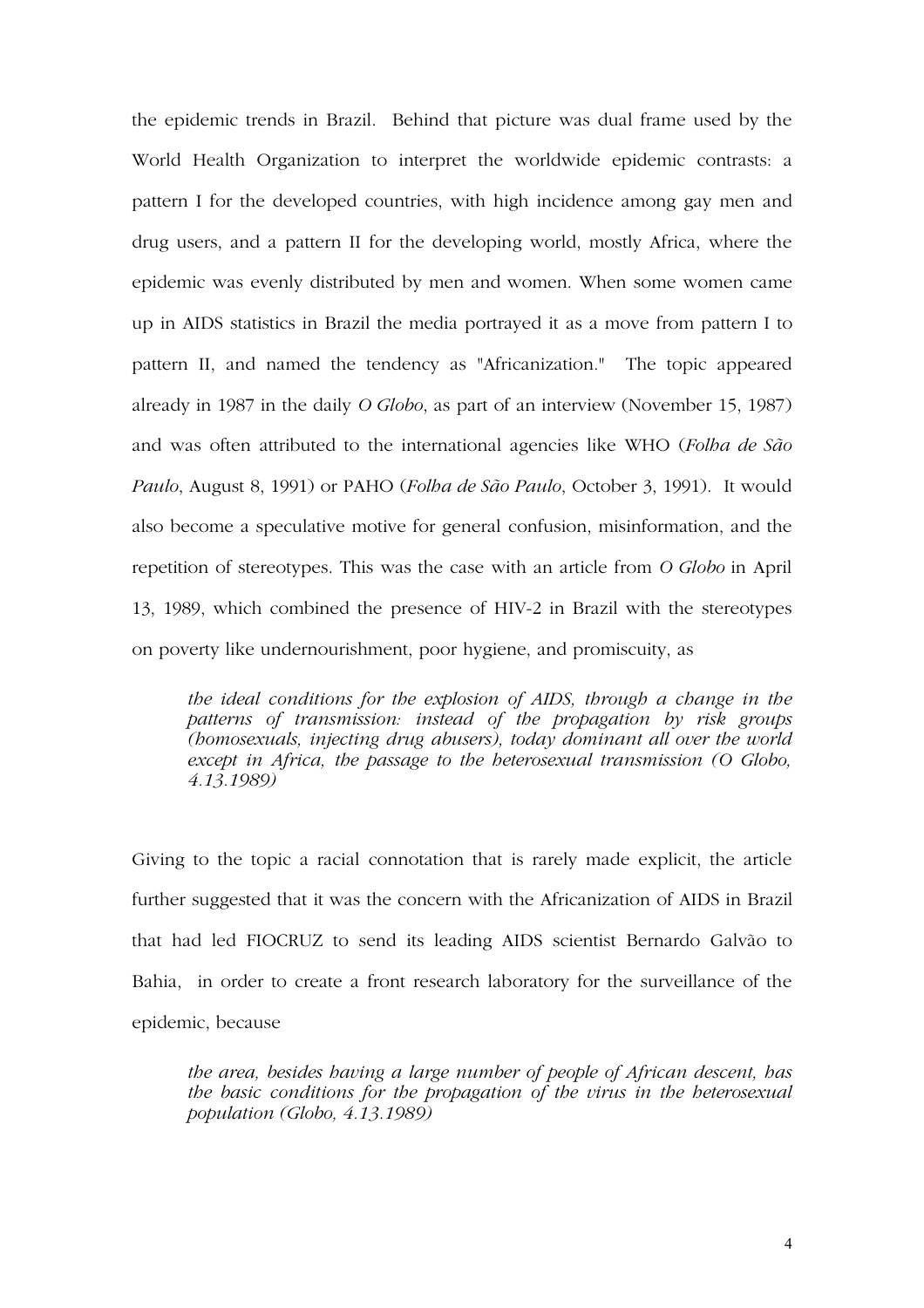Virtually all the researchers I interviewed dismissed the notion of "Africanization," both on its ideological terms and on biological ones. In fact, the variants of HIV found Brazil belong to the same "clade," or group of variation, as those of United States and Western Europe, which is HIV-1-B. Also, the dominant mode of transmission is sexual and from men to men, followed by men to women, and with fewer, but existing, cases of women to men transmission.<sup>2</sup>

 $\begin{aligned} \mathcal{H}\cdot\mathcal{H}\cdot\mathcal{H}\cdot\mathcal{H}\cdot\mathcal{H}\cdot\mathcal{H}\cdot\mathcal{H}\cdot\mathcal{H}\cdot\mathcal{H}\cdot\mathcal{H}\cdot\mathcal{H}\cdot\mathcal{H}\cdot\mathcal{H}\cdot\mathcal{H}\cdot\mathcal{H}\cdot\mathcal{H}\cdot\mathcal{H}\cdot\mathcal{H}\cdot\mathcal{H}\cdot\mathcal{H}\cdot\mathcal{H}\cdot\mathcal{H}\cdot\mathcal{H}\cdot\mathcal{H}\cdot\mathcal{H}\cdot\mathcal{H}\cdot\mathcal{H}\cdot\mathcal{H}\cdot\mathcal{H}\cdot\mathcal{H}\cdot\mathcal{H$ 

 $\overline{a}$ 

The association of AIDS with privilege in the beginning of the epidemic in Brazil had two sorts of impact: on the one hand, it was used as an excuse for the government's lack of attention to the disease(Ramos 1990:13), with the claim that AIDS affected a very small minority -- the "First World within" -- who could afford their own health care abroad, while the government should use its resources for the massive endemic diseases affecting the deprived in massive numbers, like malaria and tuberculosis. In a page length article of the daily Globo, in September, 8, 1985, Health Minister Carlos Santana declared that even though his office was taking a series of measures against AIDS, this disease could not really be considered a priority. There had been only 415 confirmed cases of AIDS, when Chagas disease alone had 4.5 million, schistosomiasis had 7 million,

 $2$  The female-to-male HIV transmission raised intense debates in Brazil. Based on a small universe of research, physicians from the AIDS unit of the hospital Gaffrée e Guinle sustained publicly that there was no evidence of women-to-men transmission. Even though the claim was dismissed by a number of local doctors and activists, as well as by the literature, it remained as an ideological contribution to the already strong resistance regarding the practice of safer sex. This translated in men, oblivious of their own serostatus, avoiding condoms when having sex with women, to the later's blatant disadvantage in a context where gender empowerment is unbalanced to begin with. As a pragmatic choice, most prevention campaigns focused on the use of condoms as the only way to avoid HIV infection. Easier to manage than issues like power, negotiation, gender, and alike, the focus on condoms had its own problems, particularly giving their high cost: in 1991, one unit costed more than the equivalent to one U.S. dollar, while the minimum monthly wage was below U.S.\$ 100.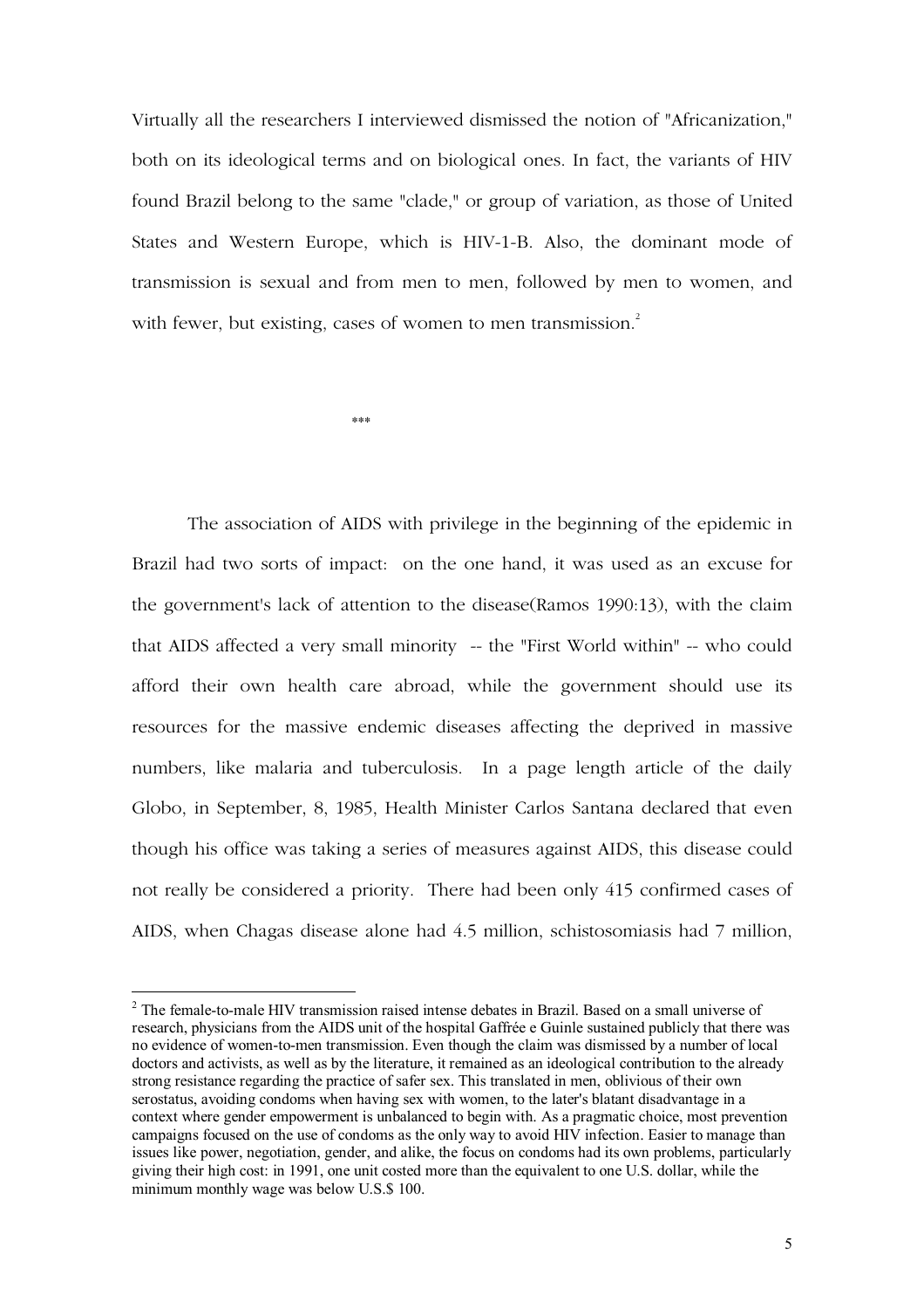malaria had 385,000, leprosy had 206,000, and the Ministry of Health was treating 88,000 cases of tuberculosis -- not to mention the 1,5 million cases of sexually transmitted diseases like syphilis and blenorragia. On the other hand, the publicity brought by celebrities to AIDS helped mobilize solidarity campaigns and fund raising. After some pop stars and TV idols got sick or died,<sup>3</sup> support from the performing arts community for the AIDS cause in Brazil increased significantly.

The first publicized case of AIDS in Brazil reinforced its stereotype of a disease of the rich and famous; it happened with São Paulo's gay designer Markito in 1983. He was seen as a cosmopolitan gay traveler who got AIDS in New York. He was also portrayed as the irresponsible type who went back to the metropolis for fun and party instead of getting treatment (*Isto É* 6.15.85, *apud*  Moraes and Carrara 1985b:25).

Cosmopolitanism contributed at least as much as homosexuality for the initial symbolic imprint of the new epidemic, and Markito's case was used as evidence that Brazil shared the international jet-set phenomena perceived as AIDS. Contrary to the homophobic censorship that in the United States prevented the publication of early notices on AIDS, in Brazil the disease turned into a mediatic show. While in the United States the rampant number of cases could

<sup>&</sup>lt;sup>3</sup> Two contrasting examples from the year 1989 are those of rock singer Cazuza and TV-Globo actor Lauro Corona. The young and handsome Corona hid his condition and kept acting in a soap opera until he could no longer stand yp; he died in denial, appalling a multitude of fans and friends. In his memory, other actors and actresses campaigned against the prejudice that surrounds AIDS, so that no one else had to endure the same type of solitude. At about the same time, and yet counting on a different personality and social support (his own family ranked higher in Globo itself) Cazuza came out as a PWA; his disclosure was used as a tool against the disease, which he fought with all possible strategies. He became the local AIDS-poster-boy, lend his face to front pages of mainstream magazines and to serve as a role model for disclosure and fight. His mother Lúcia Araújo got involved in anti-AIDS activism and created a foundation after his death, in 1991, *Sociedade Viva Cazuza*, that provides support and health care to children with AIDS.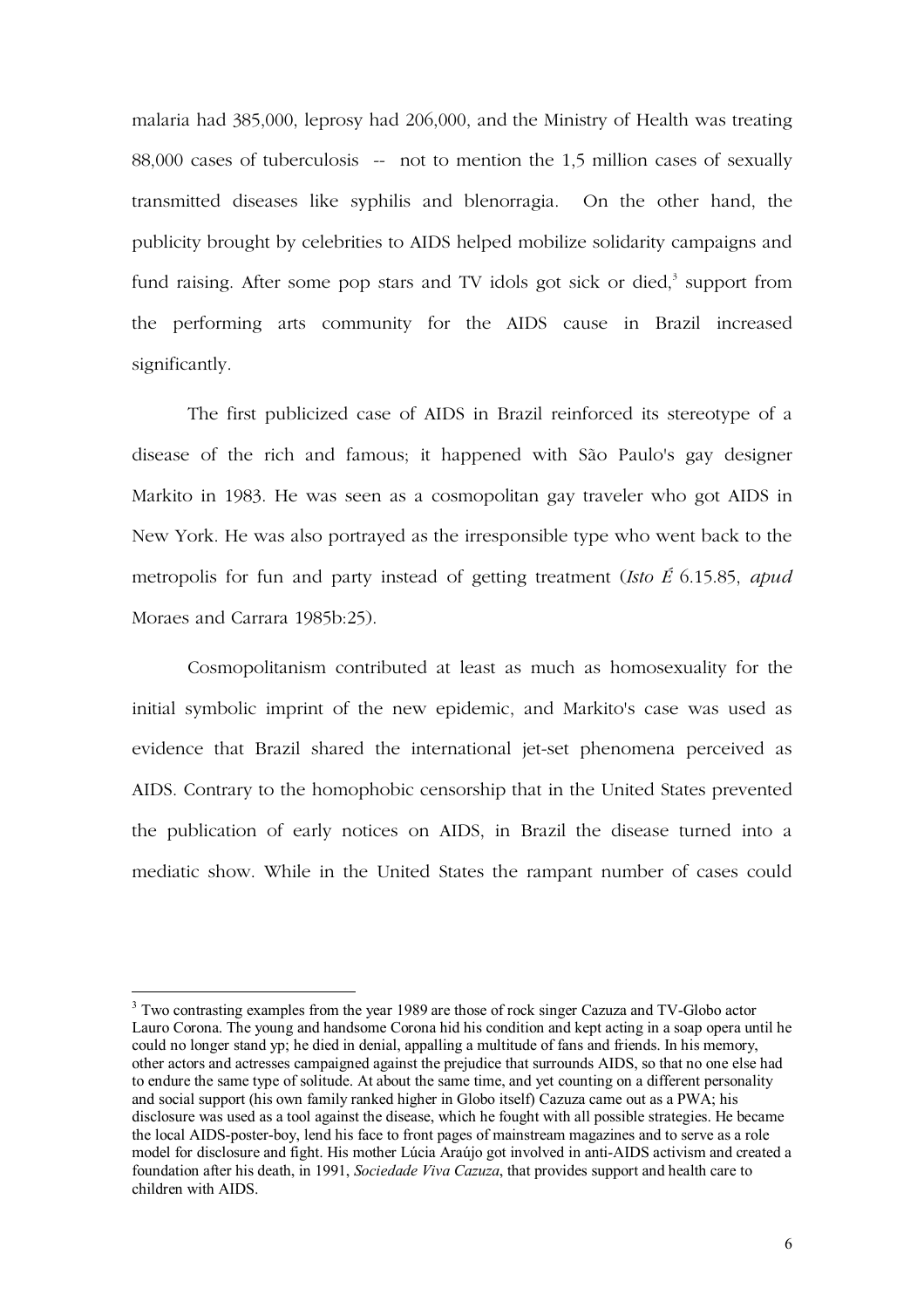hardly get any coverage, in Brazil the few initial cases had to struggle with an excess of morbid attention.<sup>4</sup>

A second basis for public awareness, and one that mobilized a more political type of attention and action, came with another of the early publicized cases: that of Henfil, the well-known and beloved political cartoonist who had criticized and fought the military dictatorship with his art. Henfil had hemophilia and had been iatrogenically contaminated with HIV through hemotherapy, as were his brothers Chico Mário, a musician, and Betinho, a politically engaged sociologist widely known as a community organizer.<sup>5</sup> Betinho (Herbert de Souza) helped shape a politicized perception of the epidemic as a public issue that involved empowerment, citizenship, social compromise, disclosure of government policies, social control, and the fight for basic rights. The issues of illegal blood banks, corruption and government inefficiency were made visible through the commentary on Henfil's disease and painful death, and helped mobilize wider agendas.

The fight for citizenship in a country that was emerging from an authoritarian military rule (1964-1985) provided a larger and better umbrella for anti-AIDS social organizing than a gay-based movement might have provided,

<sup>&</sup>lt;sup>4</sup> Media's morbid attitude included an eager search for the "aidético" (the medical name given to AIDS patients, later doomed as politically incorrect by the PWA organizations) even in hospital settings. Once a doctor commented on how she had disappointed a journalist just by referring that she handled AIDS as if it were any other disease. While the health professionals tried to build a pattern of normality in the treatment of AIDS, the media insisted on its "abnormality". The magazine ended up not publishing the story of "normality" in the professional care of AIDS. For a lenghty analysis of AIDS treatment in Brazilian media, see Galvão 1992a).

<sup>&</sup>lt;sup>5</sup> Betinho (Herbert de Souza) headed the large umbrella-NGO IBASE, the Brazilian Institute for Social and Economic Research, which hosts a number of applied social research projects. IBASE pioneered the management of updated and large-scale documentation, electronic networking and international conferencing, public intervention on social causes and critical dialogue with the governments about specific issues. Betinho was often consulted by progressive ministers and presidents. A charismatic figure, in 1994 he led the campaign of "citizens against famine", which almost brought him the nomination for the Nobel Prize on Peace (the candidacy was jeopardized by his past acceptance of illegal gambling money as emergency funds for the AIDS organization ABIA at one of the times it was at the verge of bankruptcy). Betinho lived productively and joyfully in spite of his declining health. He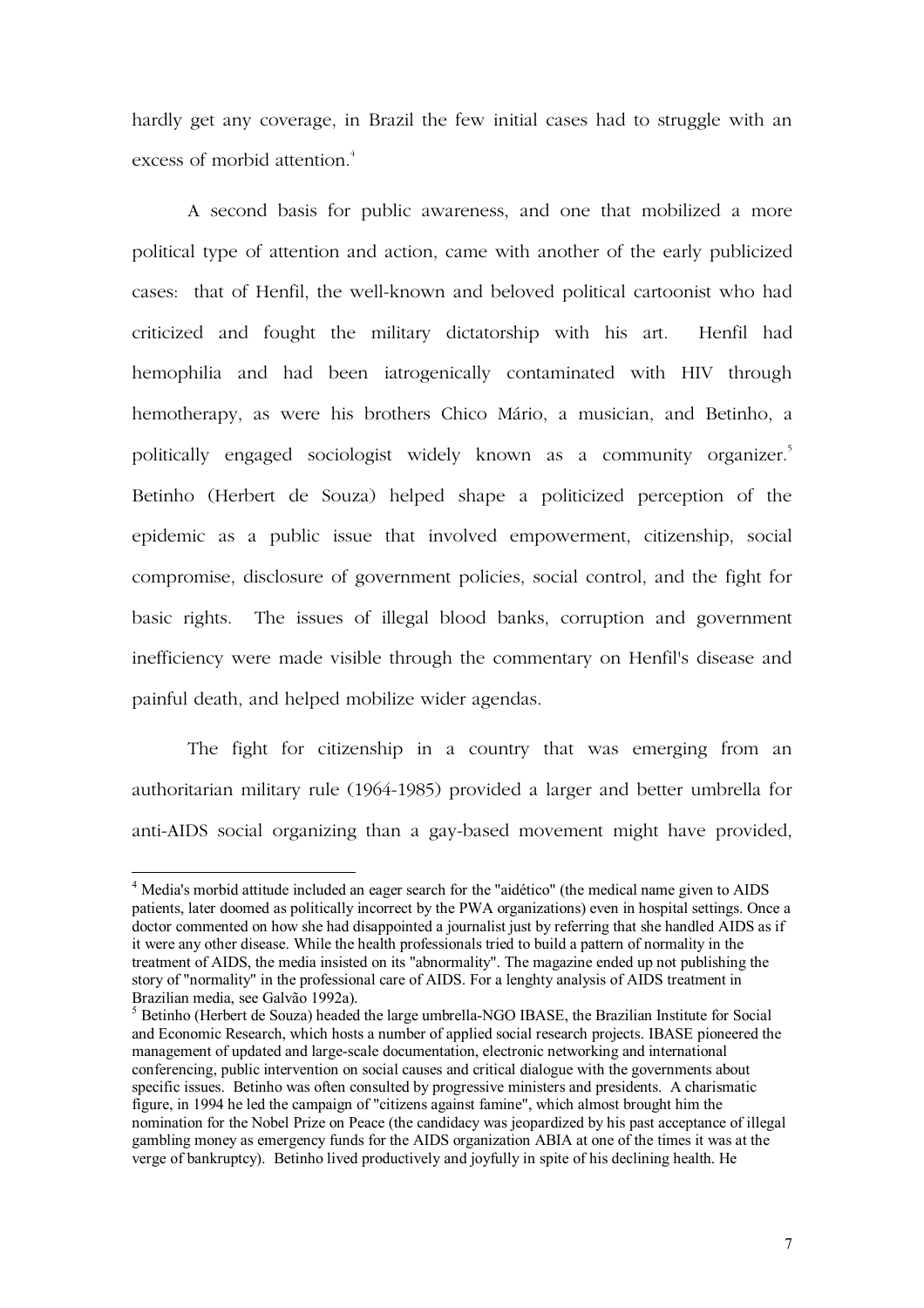many activists argued. There was no distinct and established gay community<sup>7</sup> in Brazilian cities as there were in New York and San Francisco. Moreover, there is a pervasive ideology that denies the existence of homophobia in Brazil, similar to the denial of racism -- which, naturally, takes other and more insidious forms.<sup>8</sup> If there is no homophobia, the argument goes, there is no sense for a gay movement or gay-based actions.

The situation is actually far more complex. Scholars have portrayed the subtleties of Brazilian sexual culture in a number of diverse ways, from a "closeted" gay life under a repressive homophobic culture (Mott 1995) where original categories like that of *entendidos* develops (Guimarães 1977, Whiten 1979), or an incipient gay movement comes to struggle (MacRae 1990), bringing a shift from hierarchical to egalitarian relations (Fry 1982), to a *sui generis* sexual culture where the categories of "gay" and "straight" are subverted by floating erotic meanings, like *sacanagem*, structured around transgression (Parker 1987, 1991a, 1992, and also Fry and MacRae 1985, Perlongher 1987); there are also

welcomed enthusiastically the triple cocktail, even though his body did not accept the treatment for too long. He died in 1997.

<sup>&</sup>lt;sup>6</sup> The interviews and exchanges on which this statement is based were collected in the years 1989-1992, and mostly in Rio de Janeiro. People who had participated years before in the extinct gay groups like SomoS, or people who were gay but had never participated in any gay group, argued that the participation in a larger platform, including hemophiliacs, blood recipients, and women under the banner of citizenship, was a better strategy for fighting AIDS and spreading prevention messages. Some members of the existing gay groups, like Grupo Gay da Bahia and Atobá, preferred to include AIDS in their many activities as gay-identified groups. G.G.B. remained very critical of what became the mainstream in AIDS activism, particularly the large agency ABIA, from Rio.

 $<sup>7</sup>$  For many of my "informants" the notion sounded alien and very (north) "American". In their analysis of</sup> the early media responses to the new epidemic, Moraes and Carrara (1985b) criticize the rapid adoption by the media of the term "gay community". The authors considered the literal translation of the term as culturally inadequate in the Brazilian context at the time. However, with the implementation of the fight against AIDS and the strengthening of community-based organizations, the term comunidade homosexual (gay community) became more frequently adopted. In 1995, Rio de Janeiro hosted the annual International Lesbian and Gay Association (ILGA) meetings, an event in which federal and state government officers praised the importance of the involvement of the gay community in the fight against AIDS.

<sup>&</sup>lt;sup>8</sup> Deserving a separate analytical treatment that is not in the scope of this work, the pervasive form of local racism is nevertheless relevant in several ways. Not only does it provide a paradigm to better understand the local sexual ways but it also has a subtle impact on topics that appear without reference to race, and where it is yet present, like the "pauperization" of the epidemic, or the "Africanization" of Brazilian AIDS. Fort a wider discussion see Bastide and Fernandes 1951, Burdick 1995, Fernandes 1979, Fry 1982, 1989, Skidmore 1992, Sheriff 1995, Twine 1995, and the later Twine 1997.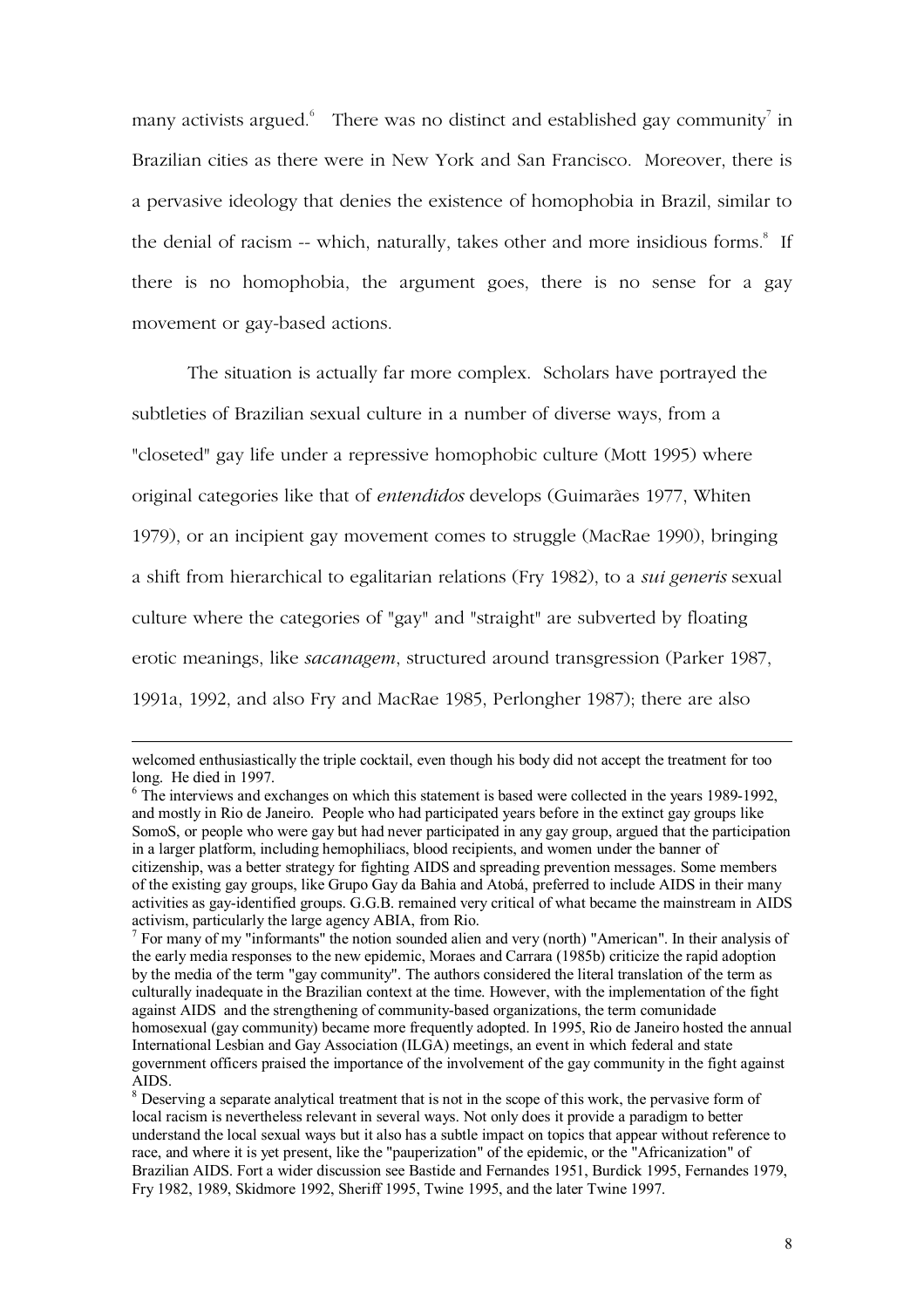detailed ethnographic descriptions of clandestine urban gay life (Guimarães 1977, Terto 1988), historical interpretations of same-sex interactions in past centuries and cultural interpretations of sexual meanings (Fry 1982, Parker 1991a).

In spite of the diversity of interpretations about the characteristics of Brazilian sexual culture, in the context of the *Abertura* (literally, "Opening," the movement of democratization within the military dictatorship that characterized the late 1970s) there was a rising gay movement, corresponding mainly to *SomoS*  and *Lampião,* but it did not last long (McRae 1990). At the beginning of the epidemic in Brazil only a few of those groups remained. Even though they addressed the problem and developed AIDS-related work, like *Atobá* in Rio de Janeiro and the *Grupo Gay da Bahia* (GGB) in the city of Salvador, state of Bahia, these groups did not provide the leadership in the fight against AIDS. It was not in the context of gay organizations that the majority structured responses to AIDS were developed; rather, it was under the banner of human rights, and with the particular format of NGO (non-governmental organizations).

 $***$ 

*ONG*, for *Organização Não-Governamental*, which literally translates as NGO, Non-Governmental Organization, became the most popular acronym for the community-based organizations involved in the fight against AIDS in Brazil. Rather than supported by local gay organizations, Brazilian AIDS activism was largely connected to the international mobilization against the epidemic. The crystallization of the organizational form ONG, NGO, symptomizes at some level its international support and external aid; the link between this acronym and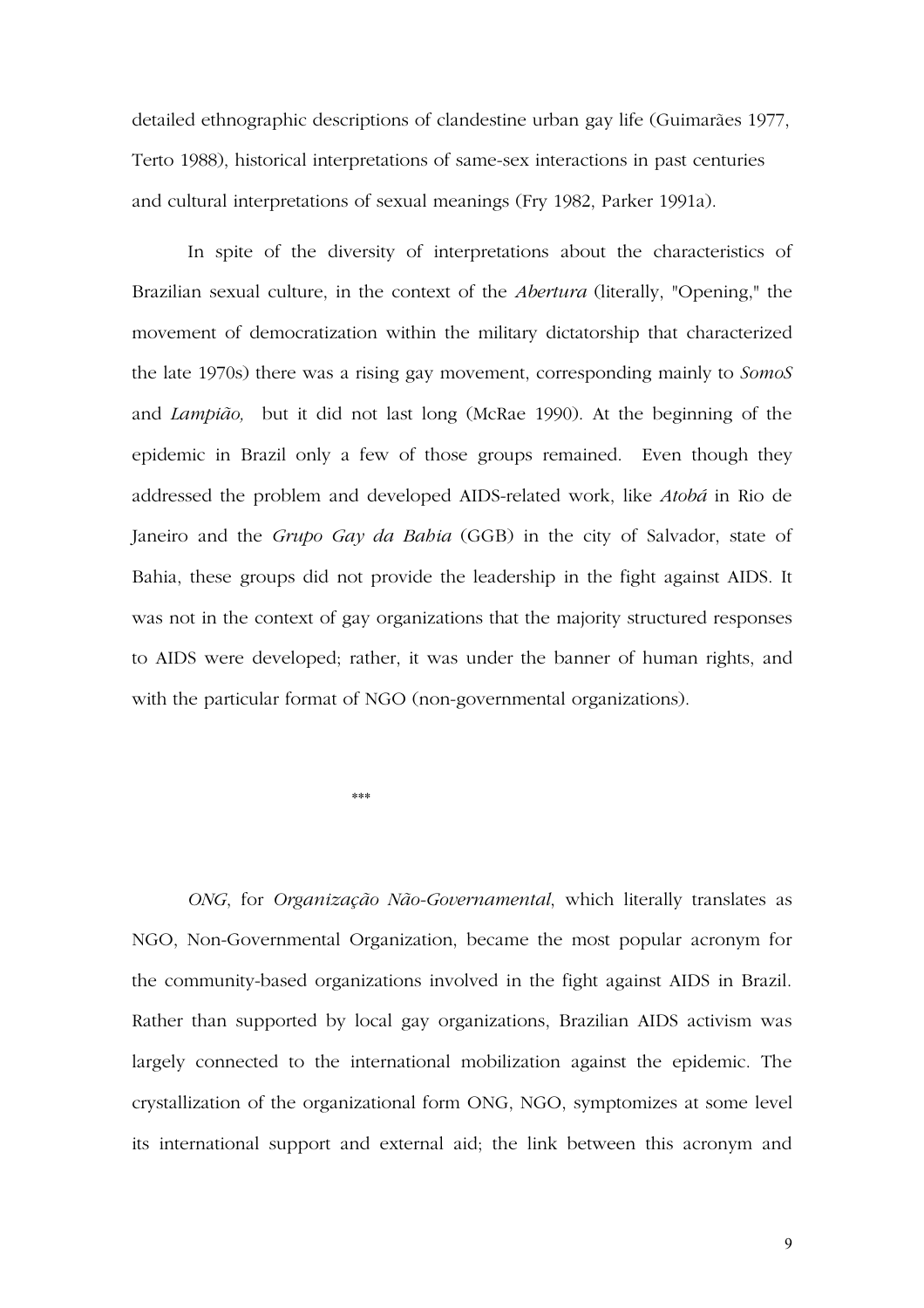WHO-sponsored forums would only increase in the following years and expand to other fields.<sup>9</sup>

As other community organizations throughout the world (Altman 1995, Arno 1989, Nelkin et al. 1991, Pollak 1994, Van Vugt 1994, Watney 1994, Wolfe 1994), NGOs were central players in the social movement responding to AIDS in Brazil in the decade 1985-1995. In this chapter I will discuss their role in the production of knowledge on the epidemic, examine their morphology and dynamics, their networking efforts, and their relationship with other intervening social actors such as international agencies, the Brazilian government, and the medical establishment. Unlike the community organizations in the United States discussed in chapter 2, Brazilian NGOs are defined not only in relationship to other local social forces, like the government or the medical establishment, or structured by the local dynamics of people with AIDS; both the existence and form of those groups is deeply intertwined with external and international social forces, both through funding and through the sharing of knowledge.

The year of 1985 may be described as the first moment of international awareness on AIDS. It was the year of the First International Conference on AIDS, and of the launching of WHO special programme. It was also the year of Rock Hudson's death and its scrutiny by the media. Public awareness also started at that time in Brazil. *Cadernos ISER*, the journal of the large organization ISER, <sup>10</sup> dedicated its seventeenth issue to AIDS and counted with the contribution of several scholars and political activists (ISER 1985). A group of São Paulo's citizens, including health professionals and social activists with or without

<sup>&</sup>lt;sup>9</sup> The environmental Earth Summit in Rio 1992 and the Conference on Women in Beijing 1995, for example, would both have their separate NGO forums.

<sup>&</sup>lt;sup>10</sup> The *Instituto Superior de Estudos de Religião*, Institute for the Study of Religion, is another umbrella NGO whose scope goes much beyond its title and promotes different social intervention programs as well as research. It is basically funded by religiously inspired donor agencies from Northern European countries like Holland, Sweden, and the U.K.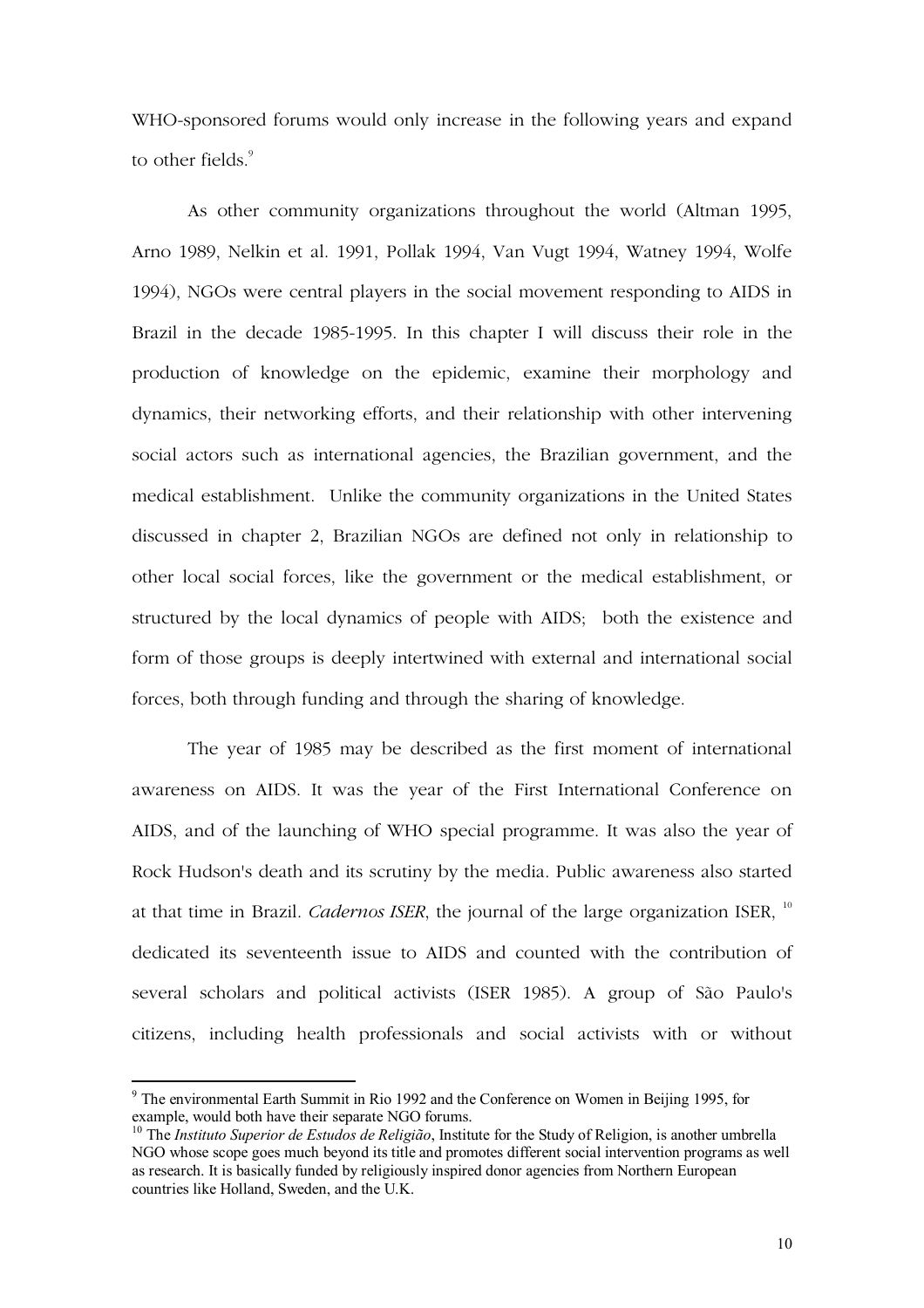experience in the gay movements within *Abertura*, created the first and forever largest *GAPA*, *Grupo de Apoio à Prevenção à AIDS* (AIDS Prevention Action Group). The following year gave birth to the largest Brazilian AIDS agency, the *Associação Brasileira Interdisciplinar de AIDS* (Brazilian Interdisciplinary AIDS Association), or *ABIA*, in Rio de Janeiro. *ABIA*'s founders included medical and social scientists, physicians, social activists and a number of citizens concerned with the little response of the Brazilian government to the epidemic.

During the following decade, a number of similar but smaller organizations multiplied throughout the country, associating this particular organizational form to the social response to AIDS. In 1989 there were 51 AIDS-NGOs, counting both the ones that added AIDS to their concerns and those who were created specifically to fight AIDS (rede Brasileira 1989a:4); one year later there were 60 (Valinotto 1990:6-7), and 87 were reported in 1992 (Solano 1992:8); finally, the 1994 catalogue published by the government counted 140 (Ministério da Saúde 1994a:91). Retrospectively, 22 organizations claimed to be working with AIDS as early as 1986; eleven had initiated their work in 1987, eight in 1988, and the number increased the following years. Twenty organizations started with AIDS work in 1989, eighteen in the following year, and again eighteen in 1991; in 1992, twenty five initiated activities, and seventeen were counted in 1993 (Ministério da Saúde 1994a:92).

"ONG" was an uncommon term that gained popularity in the 1980s (Landim 1988:24) until near exhaustion by the 1990s in several fields of social intervention in Brazil, in Latin America (Reily 1995), and worldwide. Regarded as an "imported" term, "coined in the Northern countries," (Landim 1988:25) "adopted for convenience" (Fernandes 1988:8) from the jargon of international aid agencies, and consolidated during the time of *Abertura*, the term became

11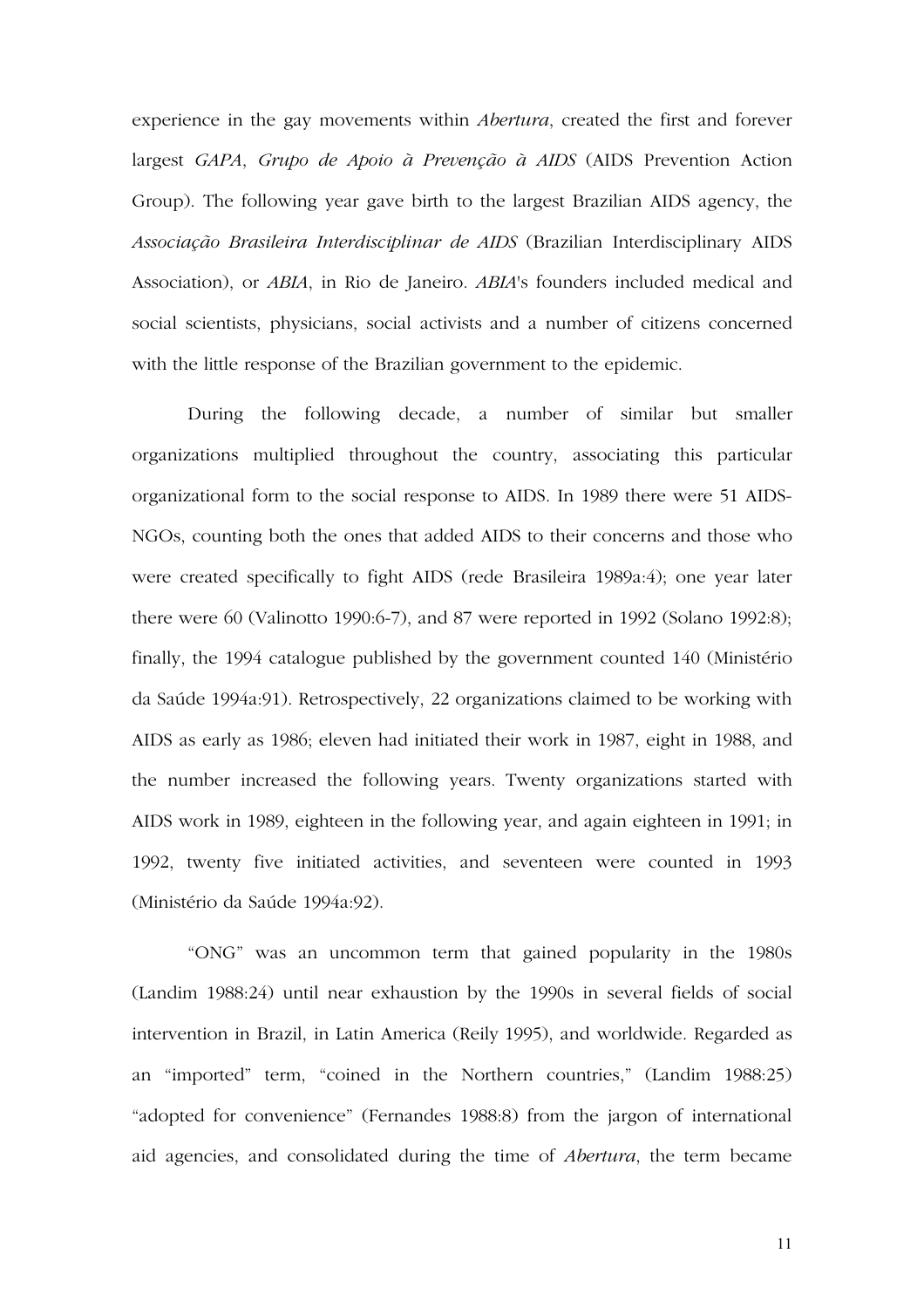irreplaceable in the Brazilian repertory of social institutions. Its "myth of origin" refers to the 1950s and to religious activism (Fernandes 1988:9, Fernandes and Carneiro 1995:72). Indeed, the Catholic grass-roots movement which had its most visible expression in *CEBs* (base ecclesiastic communities) provided an important background experience for many of the NGOs that bloomed later, including those with AIDS support services. Left-wing politics were another source of organizing ((Fernandes 1988:9, Fernandes and Carneiro 1995); it was in the late 1960s, when the dictatorship was particularly harsh, that this organizational format matured, often as the possible legal face for political action( landim 1988:31). A third source for the NGOs derives from universities. Non-profit agencies act like magnets for "organic intellectuals:" they are appealing work sites for those who want to avoid the sterility of ivory towers, the slow bureaucracy of public service, or the stress and materialism of corporate business; in NGOs, university graduates can fulfill their social commitment agendas by providing "intellectual support for the popular movements," (Fernandes and Carneiro 1995:75) whether they do it full or part-time, out of strong political faith or just as a job in the market.

The social response to AIDS in Brazil coincided with the period of expansion and consolidation for NGOs. In the late 1980s, the acronym ONG occupied the symbolic spot where there had been *movimentos* (movements), *associações* (associations), and *grupos* (groups), for the field of AIDS as well as for other spheres of social intervention. Also, the term *ativista*, tailored after the international icon "AIDS activist," replaced the older term *militante*, seasoned in the local political left wing. A new social vocabulary had emerged in response to AIDS.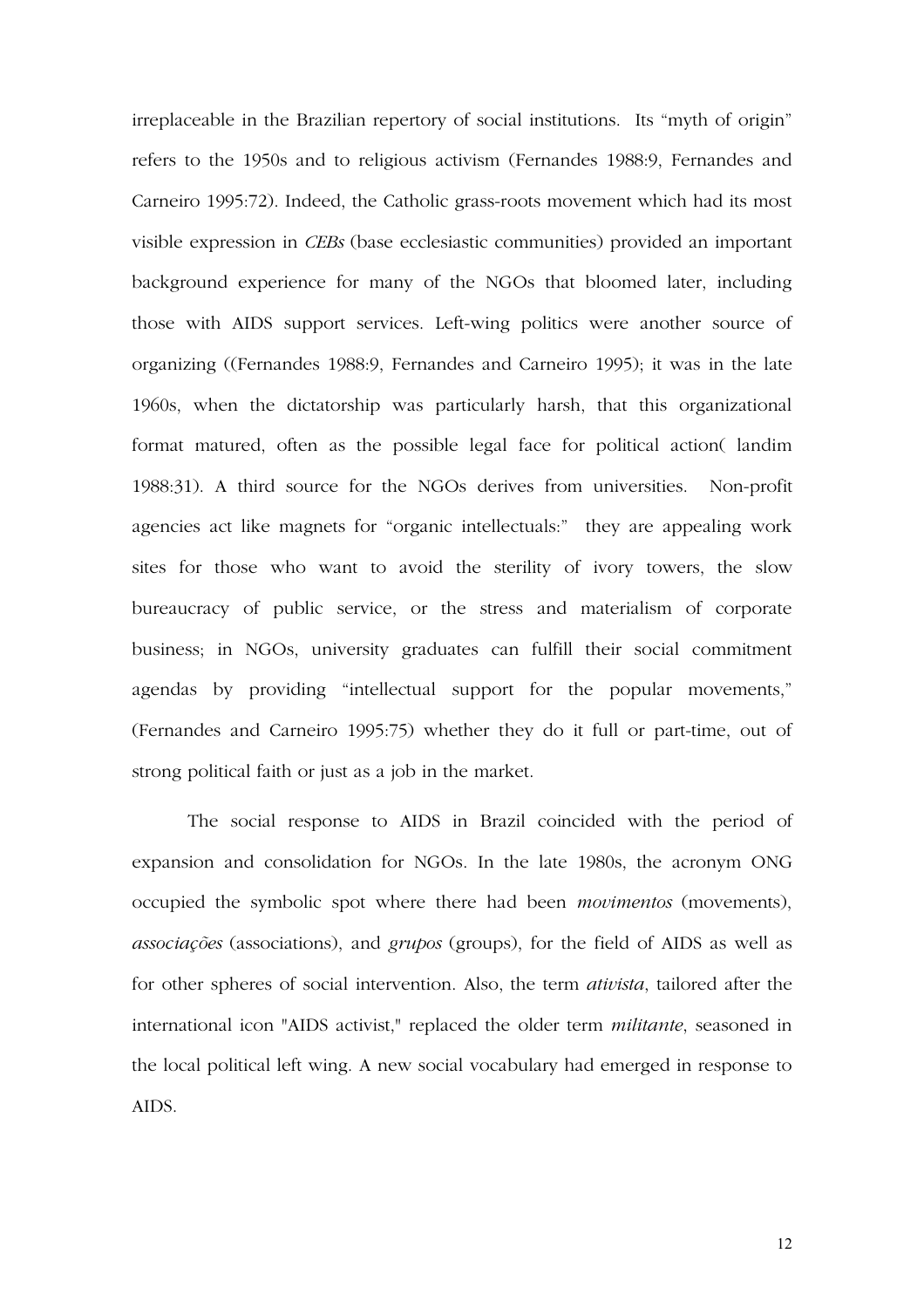AIDS-NGOs, like NGOs in general, varied greatly in form and function. They might resemble business offices housed in mansions with several full-time employees, high-tech equipment, a number of on-going projects, multiple international connections, and renewable generous grants; or they operated out of someone's back room, gathered volunteers, and lived off raffles, button sales, small donations and volunteer work. They could be committed to political intervention or devoted to assistance work. They could act as monitors or critical partners of the government, or merely take a day-by-day perception of their area of action. They implemented research projects, organized conferences, and published competitive pieces of work; or they engaged directly in social intervention without ideological, political or scientific guidance. Such diversity is sociologically recurrent: "If heterogeneity is the rule within and among Latin American countries, it is gospel among NGOs and social movements" (Reily 1995:22).

In the social profile of Brazilian AIDS NGOs in 1992 drawn by Nelson Solano from GAPA-São Paulo, they are presented as a diverse group that shares common goals. His survey included 87 organizations, of which 51 were considered autonomous; 19 had religious affiliations, and 11 were linked to sexual emancipation groups. They were seen as a new and spontaneous social phenomenon, considered by the analyst as mostly autonomous, except for the religious-affiliated groups (Solano 1992:9). The author's formalist reading fails to account for the driving force of funding that helped create, sustain, and sometimes define the work of these organizations. As NGO analysts Ruben César Fernandes and Leilah Landim had commented, NGOs do not like to refer to their sources of funding and take it quite matter-of-factly (Landim 1988:47-48).

13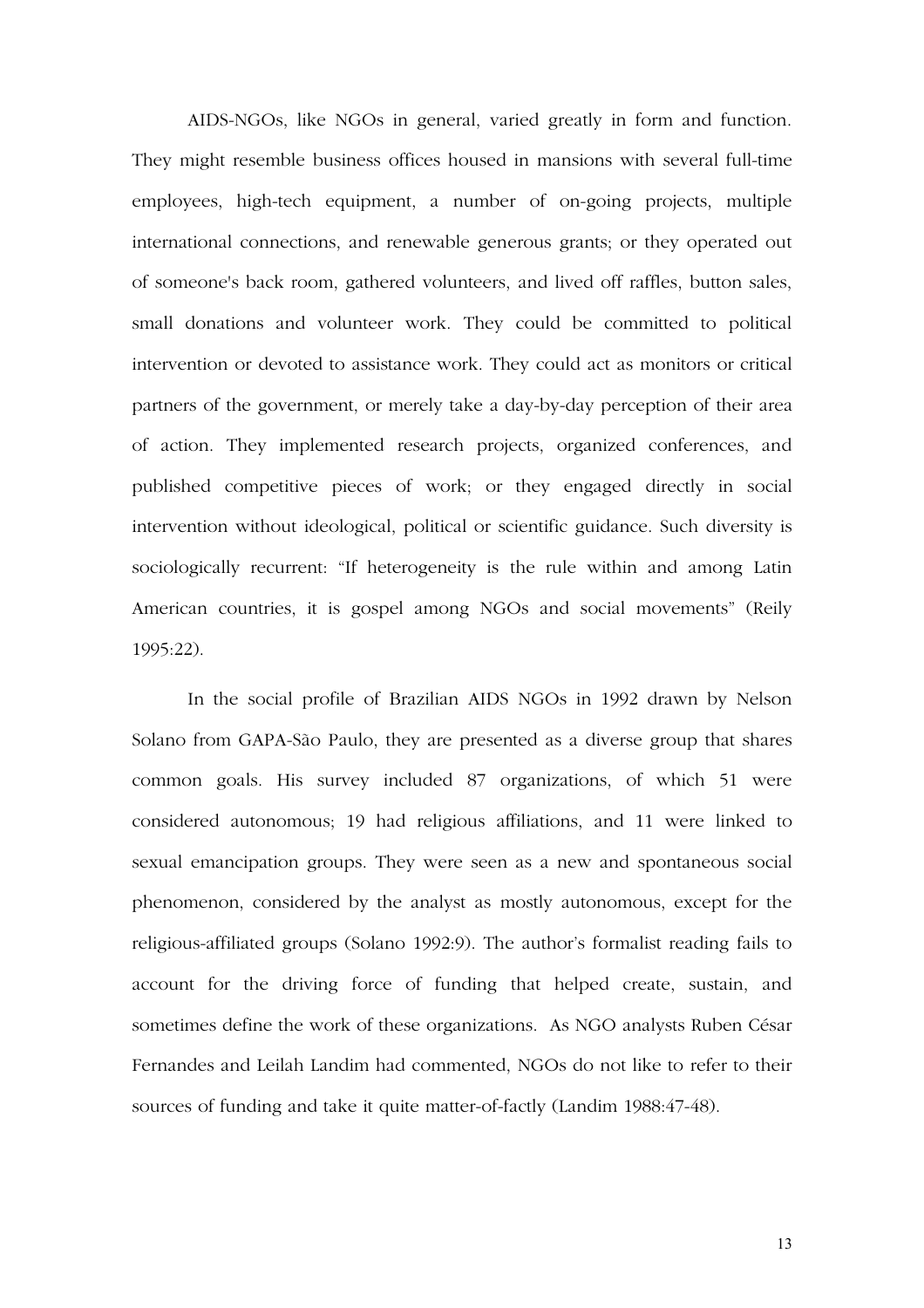Solano contrasts AIDS-NGOs to previous Brazilian social movements, who pretended to represent the "popular classes;" the new movement did not have that pretension, nor did it necessarily oppose the government, but rather its health policies. The AIDS-NGOs seemed related to the urban centers with a relevant epidemiology or the presence of clearly defined homosexual or religious communities, which are implicitly acknowledged as the other driving force for this social movement. The author blames amateurism, absence of reflection, and excess of pragmatism, with the corresponding absence of political, educational, and social goals, as well as an absence of articulations with other sectors of society, for the identity crisis and difficulties experienced by the movement (Solano 1992:9-10).

Several attempts to organize and articulate the Brazilian AIDS-NGOs under a common structure took place, often inspired or supported by international networks. Among the many GAPAs that were created in the meantime in the different Brazilian cities, to a total of 18 in 1992 (Galvão 1992b:7), there were a few channels of communication and cooperation, such as the exchange and borrowing of materials, ideas, styles, and the sharing of experiences. Between 1987 and 1989 alone there were five nation-wide inter-GAPAs meetings (Solano 1992:12).

Even though much of the constituency of AIDS-NGOs was gay, it did not follow a pattern of gay-based AIDS-activism from the Northern hemisphere; rather, it went together with the global efforts promoted by international funding agencies. The AIDS-NGOs movements in Brazil had experienced a turning point with the official acknowledgement of their role in the global fight against AIDS by the World Health Assembly in May 1989 (WHO 1989c). This acknowledgement followed the attempts of the Global Programme on AIDS to

14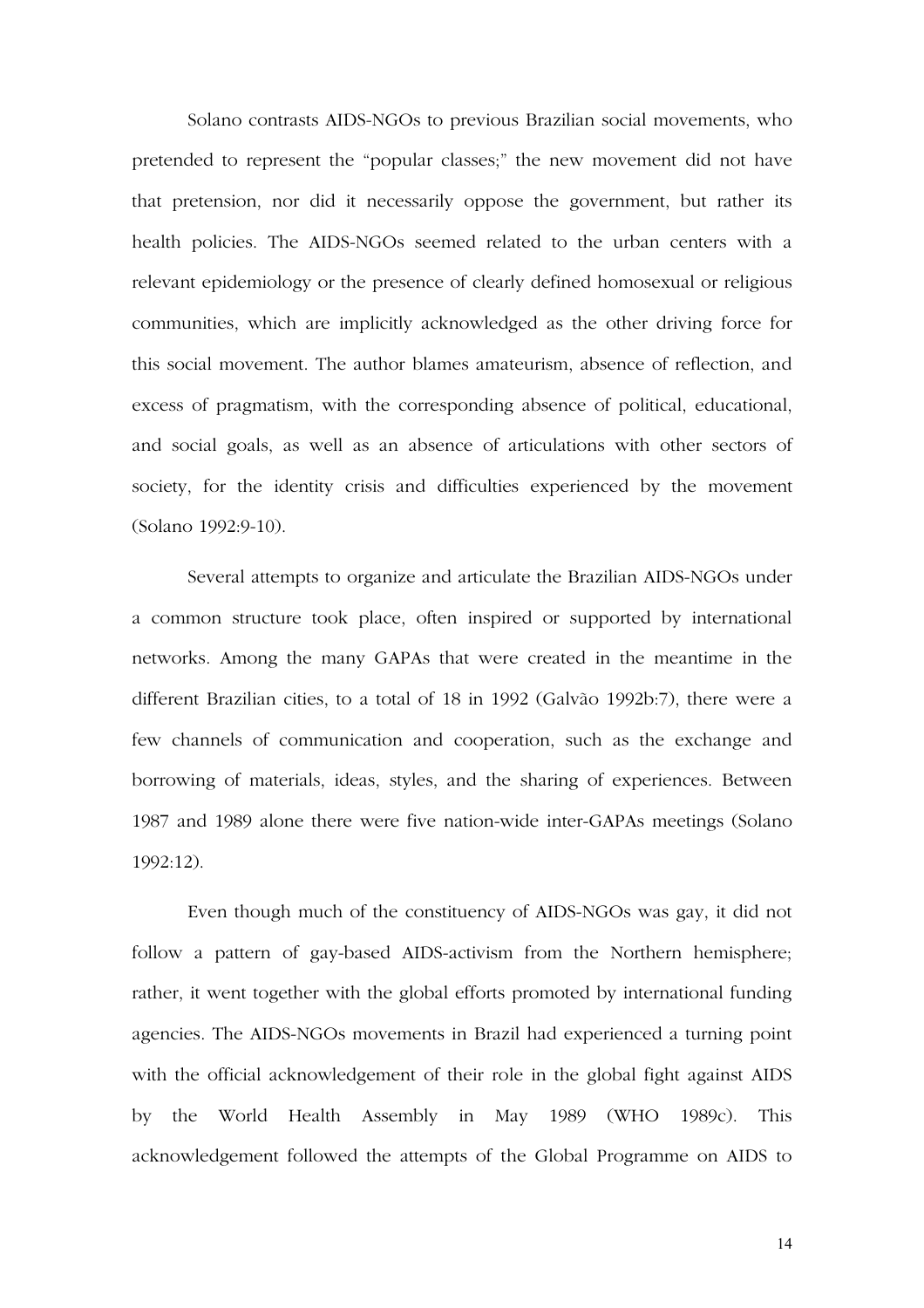formally include the Community Based Organizations in the fight against the epidemic (WHO 1989c). This move helped empower, strengthen and fund local groups throughout the entire world.

The highest moment of exaltation in this collective movement was probably the Forum "Opportunities for Solidarity," sponsored by the World Health Organization in June 1989 in Montreal, prior to the Fifth International Conference on AIDS. Coming from everywhere, more than three hundred organizations and six hundred activists participated and exulted with the acknowledgement of their transformative power. Some were already incorporated into the inner planing and executive core; ABIA, from Brazil, participated in the organization of the meeting (ABIA 1989b:12).

The language of networking was a key in the Montreal meetings. ICASO, the International Council of AIDS Service Organizations, and the future Latin American Network of Solidarity were given as examples of integrating structures for local action. The forum "inspired the Brazilian NGOs who participated to seek regional and global forms of participation and response" (Galvão 1992b:10). Such forms were to be found, at least partially, by means of "the articulation through national networks, as a first step to the formation of regional and international networks, interconnected through ICASO" (Galvão 1992b:10).

 NGOs lived then and there intense moments of empowerment and stood out among the other social actors involved in fighting AIDS, such as medicine, science, and the public administration. Several Brazilian organizations were present in Montreal. From Rio de Janeiro alone, there were ABIA, GAPA-RJ, the gay group *Atobá*, *Prostituição e Direitos Civis* (Prostitution and Civil Rights), and *ARCA* (Ação Religiosa Contra a AIDS), these last two linked to *ISER* (the High Institute for the Study of Religion, a large umbrella-NGO with many different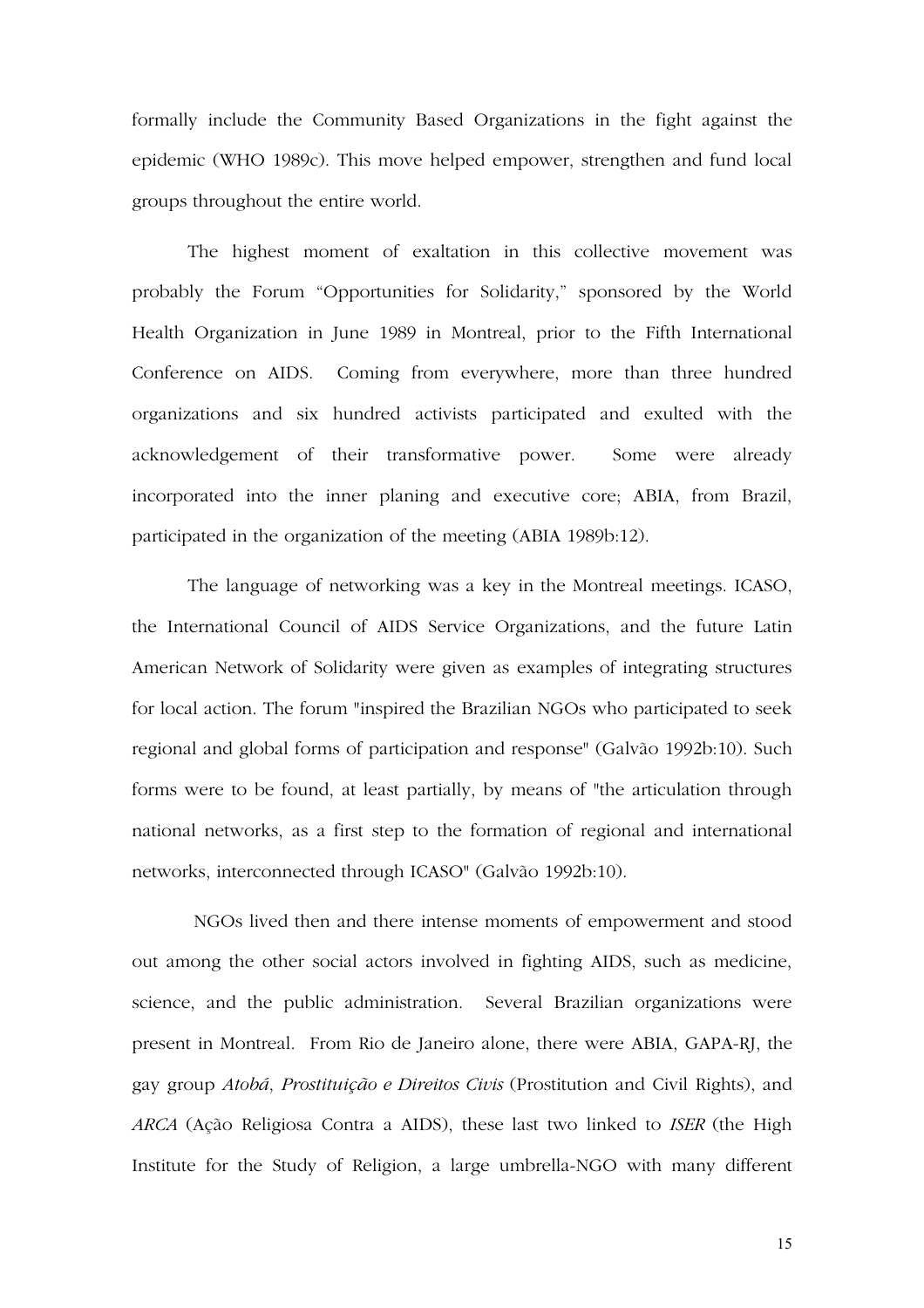social research and intervention programs); the *GAPAs* of São Paulo and Bahia, *GETAIDS*, from Brasília, and the Pernambucan gay group *Movimento Antônio Peixoto* (Rede… 1989a:3). They returned home with the enthusiasm to create a national network and execute common projects.

Shortly after, the first meetings of the AIDS/NGOs Brazilian Network of Solidarity were held in Belo Horizonte, Minas Gerais (June 14-16), gathering fourteen organizations: the *GAPAs* from São Paulo, Rio de Janeiro, Bahia, Belo Horizonte, Pernambuco, Rio Grande do Sul, Santa Catarina; *ABIA*, *ARCA/ISER*, *Prostituição e Direitos Civis/ISER*; the recently formed group *Pela VIDDA* (an association of people living with AIDS, their families and friends, inspired by Herbert Daniel); the Group Solidariedade, from Belo Horizonte; the Lambda support center, from São Paulo: and the young national "names"/quilt project, Projeto Nomes.

A committee named at those meetings, including Nelson Solano (GAPA-SP), Jane Galvão (ARCA/ISER), Ranulfo Cardoso (ABIA), and J. Eduardo Gonçalves (GAPA-RS), was given the role of expanding the network and raising funds for the next meetings. Their survey counted 51 NGOs and obtained international funds from the British agencies CAFOD (Catholic Fund for Overseas Development) and the Save the Children Fund; from the US-based Ford Foundation, and national donations from a local industry and a private donor (Rede 1989a:5). Thirty-eight NGOs participated at the meetings held in Porte Alegre. There were already thirteen *GAPAs*: adding to those present in the previous meetings there were also the *GAPAs* of Baixada Santista, Ribeirão Preto, São José dos Campos and Taubaté (all in the state of São Paulo), plus Belém (Pará) and Fortaleza (Ceará); there were groups with similar names, like *GEAPA*, *GETAIDS*, and *GEPASO*; there were now three *Pela Vida* groups (Rio de Janeiro,

16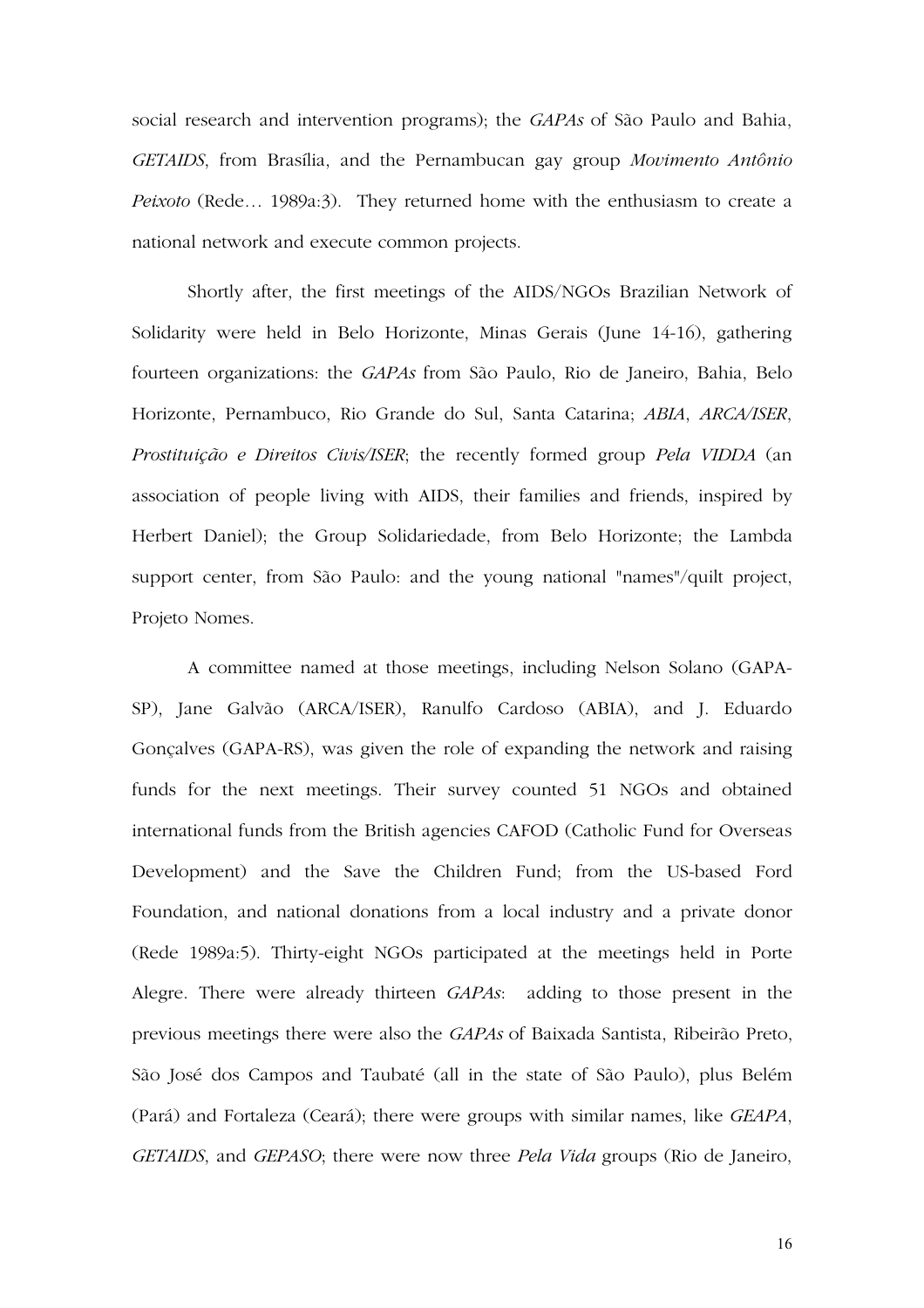São Paulo, and Rio Grande do Sul); four delegations of the *Nomes* project (the national coordination, and the delegations from Florianópolis, Salvador, and Santos); there was *ARCA/ISER* and ABIA, from Rio, and the smaller *ALIA*, from Londrina, Paraná; there were several gay-denomination groups (*Atobá* and *Turma OK* from Rio, and the *Grupo Gay da Bahia*); volunteer and support groups such as those linked to the Hospital Emílio Ribas (SP), *Solidariedade (MG)*, *Solidariedade (SP)*, *Esperança*, *PRAIDS*, *MAPA*.

The enthusiasm of the participants in hat meeting reached its highest moment with the reading of the letter of support to the Brazilian Network personally signed by the director of WHO's Global Programme on AIDS, Jonathan Mann (1990). There was the presentation and discussion of several important documents: the proposal for a chart of principles for the network was presented and discussed (ABIA 1989d, Rede… 1989b), the declaration of rights of the person living with AIDS, which the Pela VIDDA group had developed as their centerpiece (Rede… 1990); and a document with the statement of principles for the network was approved (Galvão 1992b:11).

There was a third series of meetings in April 1990 in Santos, where some "traumatic" (Galvão 1992b:11) moments brought unsurmountable differences to the surface. A major conflict split the participating organizations and "postponed the dream of the creation of a Brazilian Network of AIDS-NGOs that included everyone, from Oiapoque to Chuí" (Galvão 1992b:11).

Social commentators relate the schism to the contradiction between two styles of organization. One the hand, there were the organizations whose constituencies pre-existed the AIDS crisis (like gay or prostitute groups) which, having suffered repression under the previous regime, were now willing to work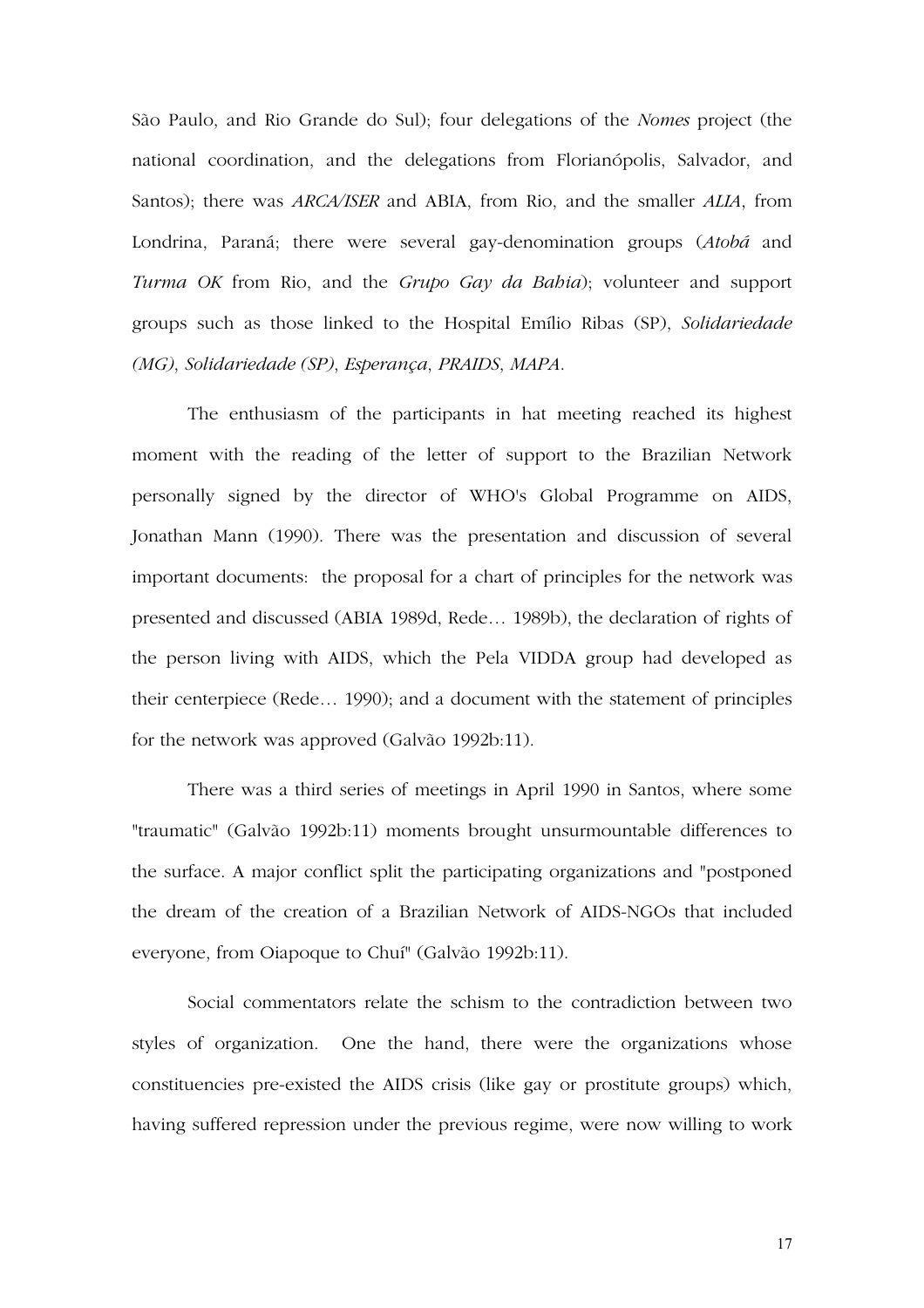with policy makers towards AIDS prevention.<sup>11</sup> On the other hand, there were the AIDS-NGOs that integrated anti-dictatorship activists and would not consider negotiating with authorities that continued the structures of the authoritarian regime which they had fought and did not trust (Valinotto 1990, 1991; Parker 1994a:40). There were a number of other issues at stake, such as class, regional tensions, and the permanently underlying race and gender tensions. But, no matter how critical they might have become, they were not what counted the most at that moment.

My argument, from the analysis of the worldwide processes, is that the critical reason for the breakdown of the movement did not rely as much on its internal characteristics, but rather on its background international context. In spite of its inconsistency, looseness and contradictory nature, the movement might have continued if there had been funding, leadership and support for it. However, the period of revolutionary transformations was over, and there was not a full perception of that fact at a local level, at least for the majority of social actors involved. Institutional attempts to create organized international networks like ICASO (International Council of AIDS Service Organizations) and the Latin American Network of AIDS/NGOs equally failed, an issue that Brazilian analysts attributed to conflicts regarding representation of groups and countries, allocation of resources, power competition, and bureaucratic obstacles (Solano 1992:19).

The problems were of a wider scope, though. A larger shortage of funding and support was taking place everywhere and anywhere. In New York City, CRIs

 $11$  Often, government officers commented that it was easier to work with this type of groups with the selfassigned AIDS/NGOs. I could observe that the groups Atobá in Rio or GGB in Bahia, both of gay affiliation, were more willing to work with the board of health or the medical institutions than, for instance, ABIA, whose critical stance often prevented them from cooperating with government- or medical-sponsored pragmatical programs. Prostitute groups, also, cooperated with the government for joint programs, like the ISER affilieted group "Prostituição e Direitos Civis" (prostitution and civil rights), that produced a number of leaflets (e.g. ISER 1990) under the program "*Previna*" (see Braiterman 1991a, 1991b).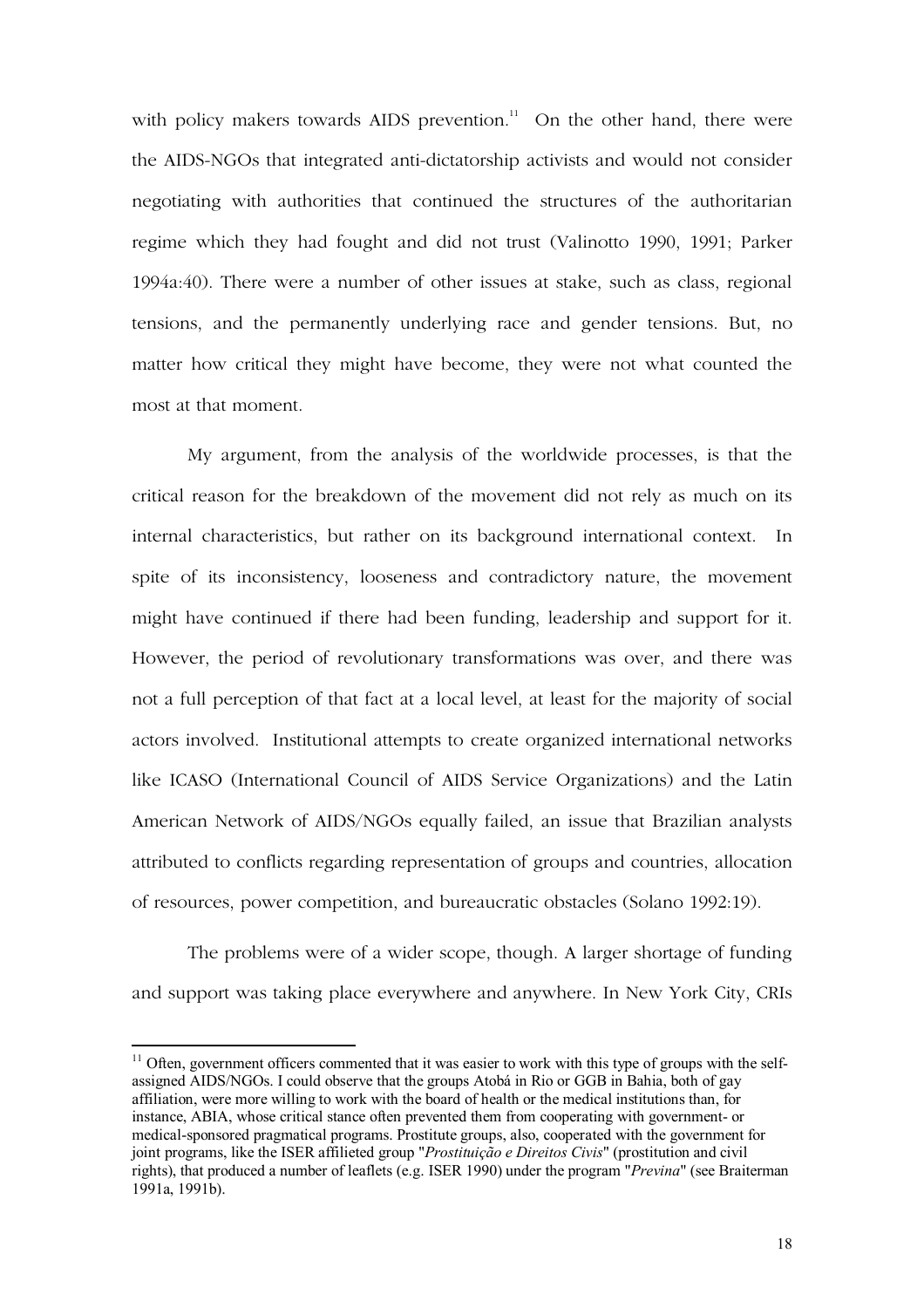were about to lose funding. The Global Programme on AIDS had changed leadership, and the world seemed shifting into another direction. It might be that the "utopic moment" of transformative action was over, ceding pace to more institutional, bureaucratic and medicalized approaches.

Yet, the epidemic progressed with growing evidence that technical responses were not sufficient to stop its spread; and the more the social intervention was needed, the less it was proportionally supported. Already in 1990, the expectations for the Sixth International Conference on AIDS (San Francisco) had turned into frustration. NGOs boycotted the conference due to the U.S. restrictions on the entry of HIV-positive travelers, which prevented people with AIDS from participating and from giving their irreplaceable contribution to the global efforts (AHRTAG 1990a). It contradicted the entire rhetoric of WHO and AIDS action. The boycott of the San Francisco conference was closely followed and respected by Brazilian NGOs (ABIA 1990a, 1990b).

The second international meetings of AIDS-NGOs, held in Paris in November of that year (AHRTAG 1990b:1, 11), did not raise new strength for the movement either. Instead, for many activists those meetings marked the end of a dream of equality and ability to introduce change in a frustrating reality. According to a delegate from São Paulo, the differences that in Montreal had been seen as the ferment for the multiplication of exchanges had now transformed into insurmountable barriers (Bouchara 1991:9). One of the things that shocked Brazilian activists the most was the type of exclusionary identity politics adopted in the fight against AIDS. Two of the delegates from Brazil to the Paris meetings, untested for HIV antibodies by their own choice, were not allowed to a meeting supposed to be exclusively for HIV-positive people. At the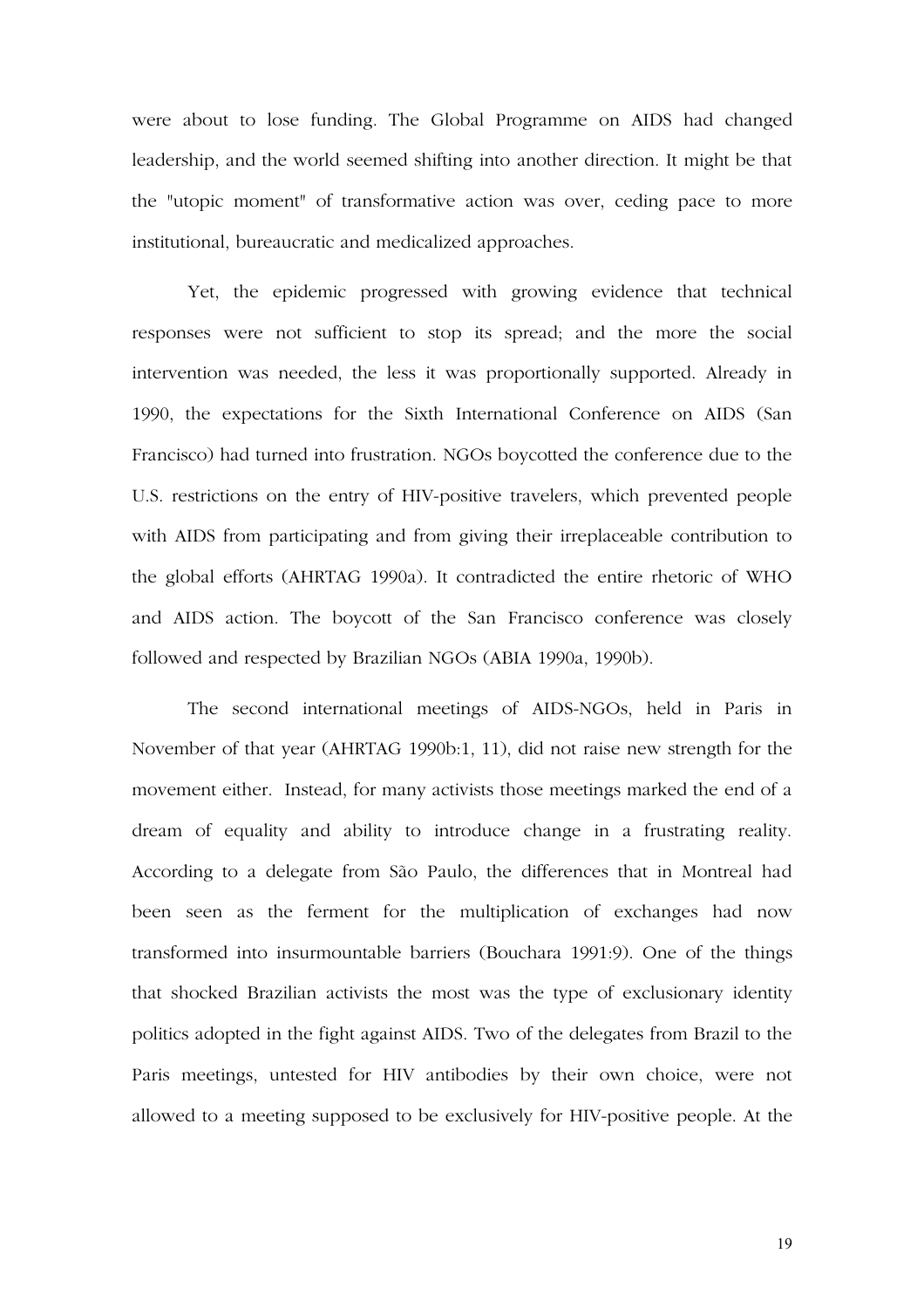time, Brazilian groups fought hard for inclusive politics, using the line that "we all live with AIDS," a *motto* of the *Pela VIDDA* group.

 $***$ 

The short one and a half years between the NGO meetings in Montreal (June 1989) and in Paris (November 1990) were the peak of exacerbation for this social movement. There was a shared belief that something completely new was going on. Jonathan Mann had referred to it as a Health Revolution: for the first time, the affected communities were heard, fought for their rights, and challenged their own governments about health policies. People with AIDS had taken into their own hands the responsibilities of organizing, demanding, showing directions for research and assessing the needs for treatments. They had turned upside down some of the old assumptions of the medical practice, where patients were voiceless bodies in which symptoms were inscribed to be read and acted upon the sole mighty power of medical doctors. Now, "patients" were (impatient) persons who had voice, awareness, knowledge, and ability to act.

The changes brought by AIDS could have transformed the entire field of health in the world; there was now an officially endorsed and globally disseminated awareness that in order to address some medical problems one had to address questions of poverty, social development, and human rights. The flame faded quickly, though; as in so many other social upheavals, the goal of equity was undermined by the inequities of real life, and the differences within the social movement crystallized into antagonisms and inability to cooperate. International funding ceased to promote vaguely defined social goals that could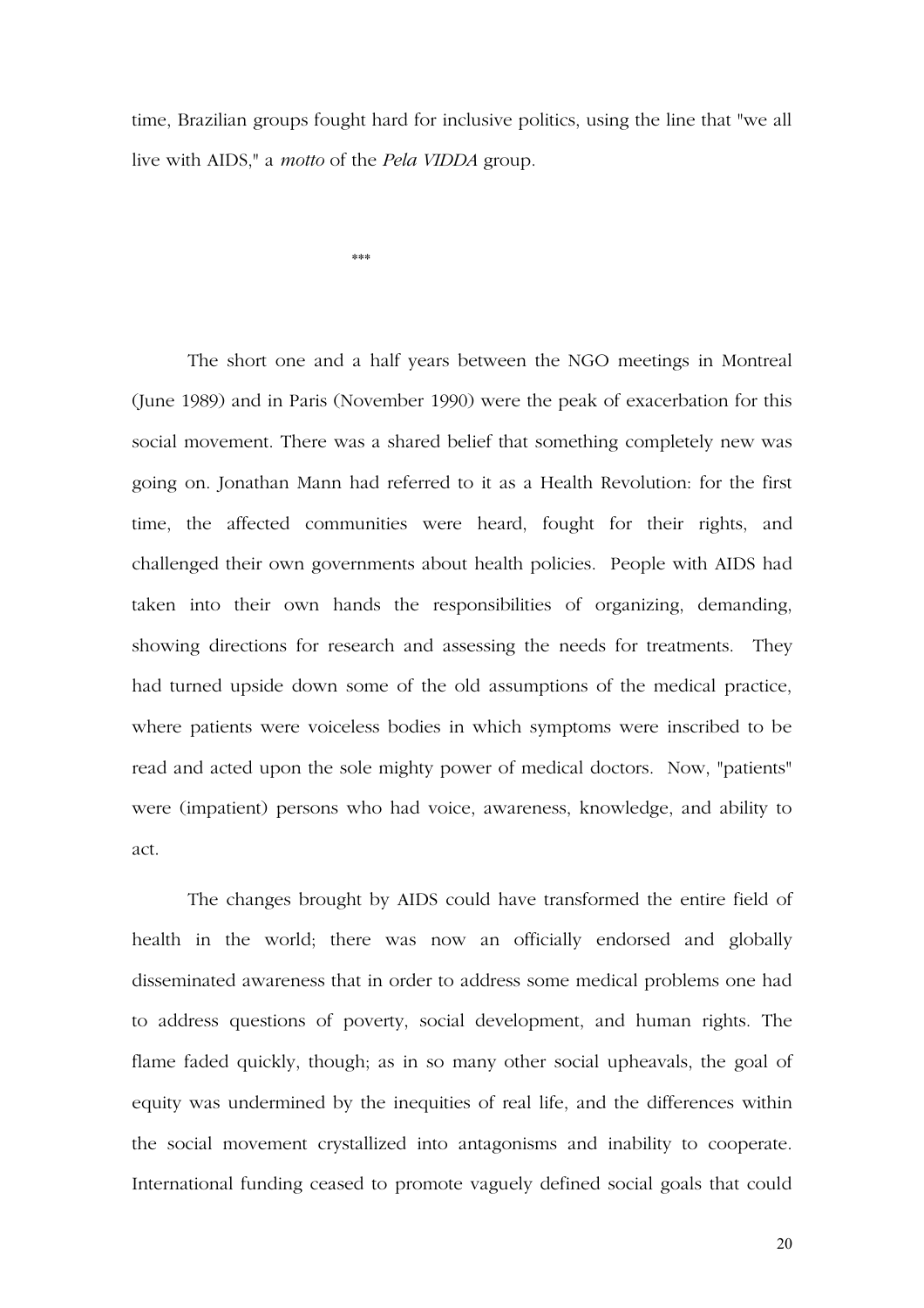be locally interpreted at will, and instead directed quite closely the projects that were chosen for funding. After 1991, the belief in radical transformation gave place to more limited ambitions, short-term goals, and to more pragmatic as well as more fundable proposals.

Internationally and locally, AIDS had became more "domesticated" towards the side of the medical establishment; there were more drugs and therapeutical approaches, less fear and panic, and more experience on the part of the health professionals and the pharmaceutical industry. The radical activist energy was drained by losses, burnout, and diminishing international funding. Pragmatic alliances appeared as a possibility: with the government, with the medical sector, with the scientists or the local corporations. After 1992, the institutionalization of a new National AIDS Program in Brazil with a number of social interfaces, and a significant amount of funding from the World Bank, helped redefining much of the landscape for local activism.

From the activists' perspective, a strategy which defined a successful platform for expanded cooperation started in 1991 with the People Living With AIDS Meetings held by the Pela VIDDA group, Rio de Janeiro. Pela VIDDA had been created one year earlier due to the impulse of Herbert Daniel, a Brazilian PWA and writer who had perhaps the strongest single-handed influence in the local movement of response to AIDS. Daniel had been a radical revolutionary with periods of exile in Europe. On his return to Brazil at the time of Abertura he had integrated a political campaign as a gay candidate in a small ecological party. A brilliant speaker and inspired writer, Daniel could cheer an audience as well as persuade a funding agency. His influence touched mainstream international agencies, and the Global Coalition's *AIDS in the World* (Mann et al 1992) is dedicated to his memory. His fight against the inevitability of death by declaring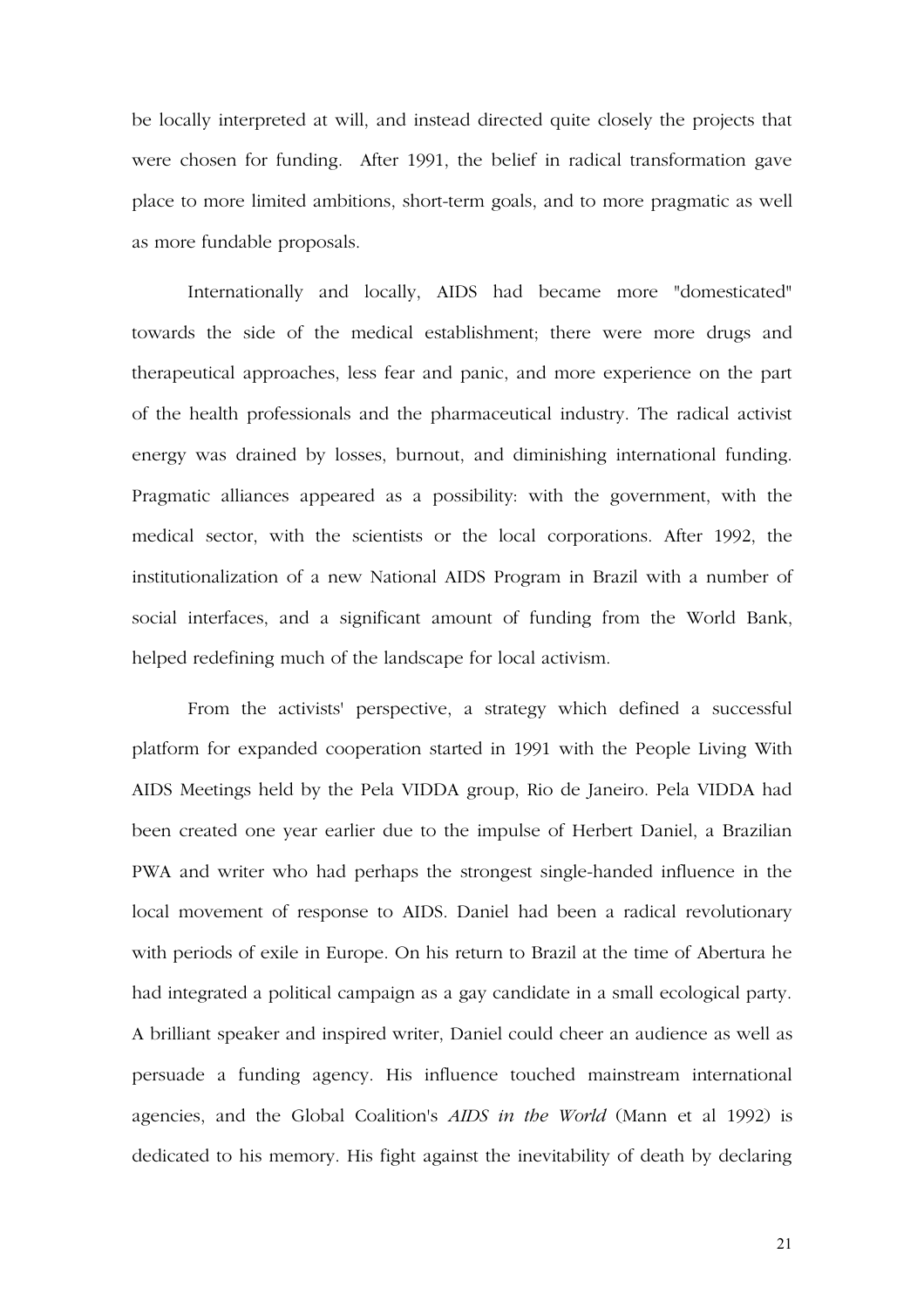a commitment to life and solidarity as a Person with AIDS made him a role model for younger PWAs and brought much energy into the Brazilian NGOs as well as to international AIDS settings. One of Daniel's biggest legacies was the creation of the Pela VIDDA group in 1990, while he was a staff member and on the board of ABIA. "Pela VIDDA" simultaneously means "for life" and is an acronym of "for the Valorization, Integrity, and Dignity of AIDS Patient."<sup>12</sup> The group's headquarters were literally in ABIA's backyard; then, ABIA's headquarters were a mansion in Jardim Botânico, and there was space enough to accommodate the "offspring" organization with which a symbiotic connection was kept alive for years.

The PWA meetings format responded to pragmatic needs and helped organizing further actions and projects. A number of factors may have contributed to the success of the new effort: organizations had matured in the meantime and benefited from earlier experiences; the epidemic had expanded and gained visibility; other social forces were more prepared to articulate and interact with NGOs; people with AIDS, rather than self-assigned experts, took the responsibility of defining the priorities and directions for action.

The formula of the *Pela VIDDA* meetings remained consistent throughout the following years in creating a national space for discussing the social issues of the epidemic in Brazil. Plus it provided a platform for collective debate on the most important questions: how to live with AIDS, how to implement education and prevention, how to negotiate health policies with the federal and local governments, how to handle the loans from the World Bank and the WHO- or NIH-sponsored projects for local participation in HIV vaccine development.

<sup>12</sup> With the increasing use of *Pessoa vivendo com AIDS* (PWA), the term *Doente de AIDS* (AIDS patient) was abandoned.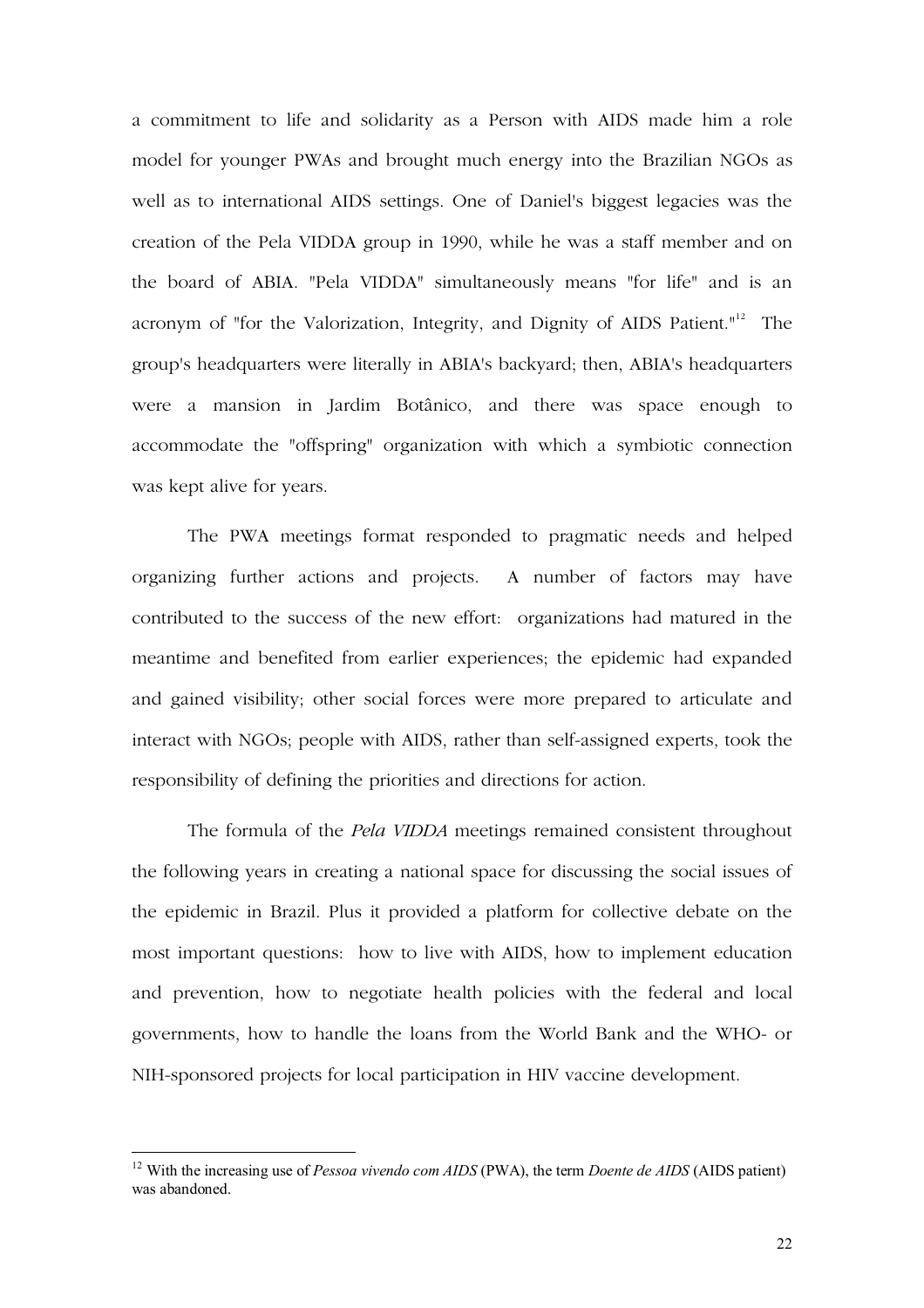Simultaneously, in August 1991, GAPA São Paulo coordinated a successful inter-NGOs meeting, gathering over 70 organizations (Parker 1994a:42). Rather than to repeat the failed attempts to institutionalize consensus, the aim of the meetings was limited to the discussion of specific issues like vaccine trials, and to help organizing action for the purpose.

This type of forum gathered more interest and success than the previous ones. From then on, Pela VIDDA-RJ organized yearly the "National Meetings of People Living With AIDS," which gathered delegates from the entire country, plus scholars involved with AIDS research (microbiologists, clinicians, social scientists, or epidemiologists), as well as international activists, government, WHO officers or delegates from the Global AIDS Policies Coalition.

 $***$ 

As a whole, the social response to AIDS in Brazil was largely articulated to the international movement; the synchrony between global sponsorship and the expansion/contraction of local activism is documented above in this chapter. The international synchronization, however, was not felt evenly in Brazil. Its reverse side was internal differentiation. Rather than leveling, external aid induced a differentiating process among the local social forces. Some NGOs were, or become in the process, more cosmopolitan than others; while the former held to international links, the latter were either their subsidiary or struggle in isolation, backwardness, and limited action. In the field of AIDS in Brazil, as the international flows were fast, intense, vital in access to information, and involving large amounts of funding, the differentiation process among locals was enhanced. Cosmopolitan NGOs could better benefit from the international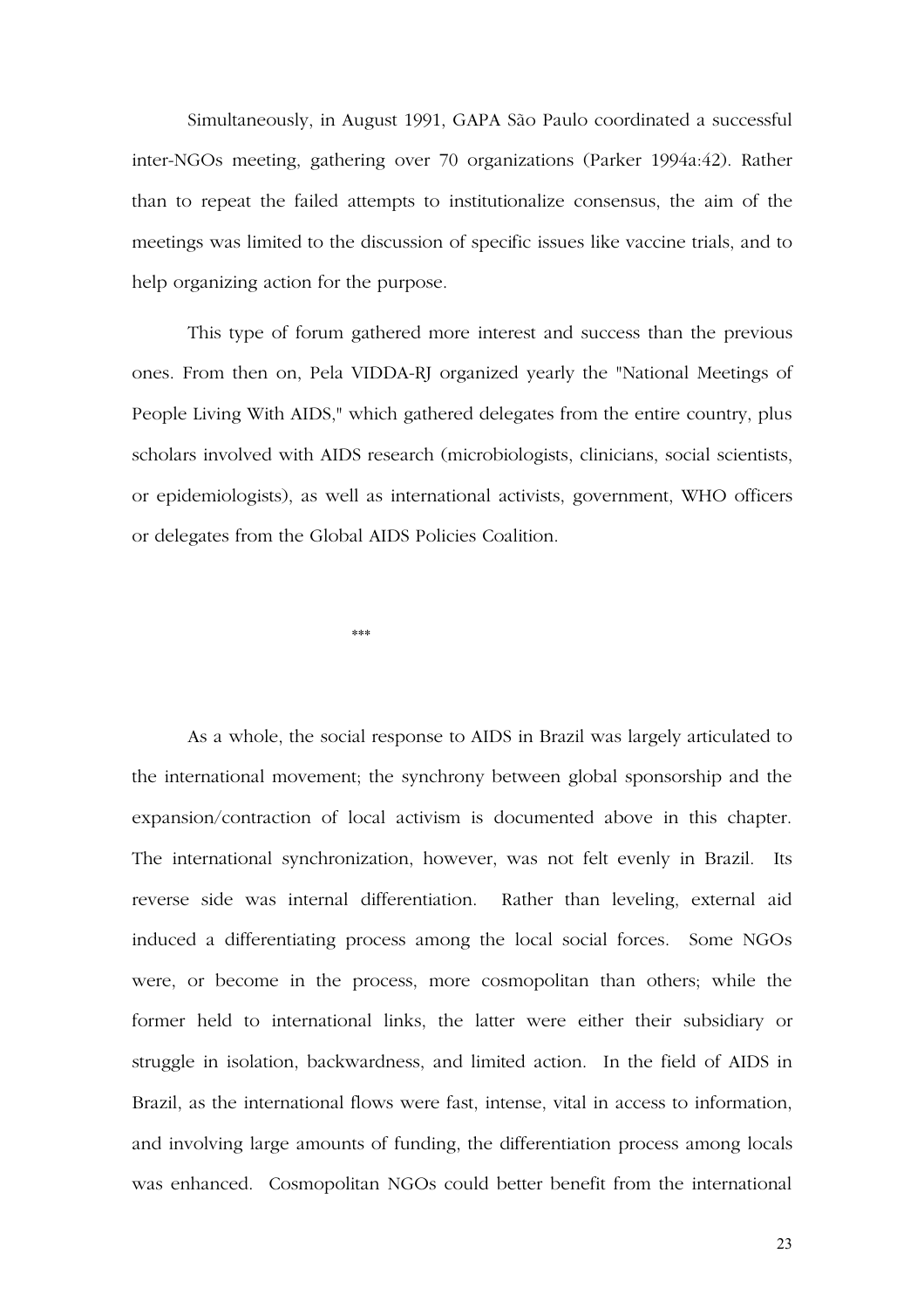activism energy, know-how, expertise, educational materials, vocabulary, graphic styles, and funding. The ones able to participate in international forums thereby improved their own networks, expanded their knowledge, visibility, ability to develop projects, to maintain funding and to remain active. With more funding they could recruit more qualified and high paid staff and reproduce their economic status quo through grant writing and international networking.

Some local organizations excelled at being cosmopolitan: ABIA, from Rio, maintained a constant exchange with major international NGOs, with the WHO Global Programme on AIDS, with USAID's agency AIDSCOM (later merged with AIDSTECH, forming AIDSCAP), and with major foundations like Ford and McArthur. ABIA stood out in several international settings: it was central in ICASO and in the Latin American Network of AIDS/NGOs; it had a partnership with AHRTAG (Appropriate Health Resources and Technologies Action Group) in the publication of Ação Anti-AIDS, the Brazilian version of AIDS Action; and it was represented at a higher level in the Global AIDS Policies Coalition. Frequently accused of elitism by other Brazilian NGOs (and dramatically so in the 1991 meetings in Santos), ABIA would not adopt a populist attitude nor lower its standards. Instead, this organization kept giving priority to research and reflection with international standards. They combined research with the task of sharing their expert knowledge, mostly through the publication of a nation-wide newsletter, Boletim Abia (which documents most of the AIDS social movement), plus a number of target-group publications, videos, media appearances, and conferences.

ABIA's unique style resulted from a rare combination of circumstances. Its first major funding, by the Ford Foundation, launched an early international career from 1986 on. That funding supported an academic-style type of research

24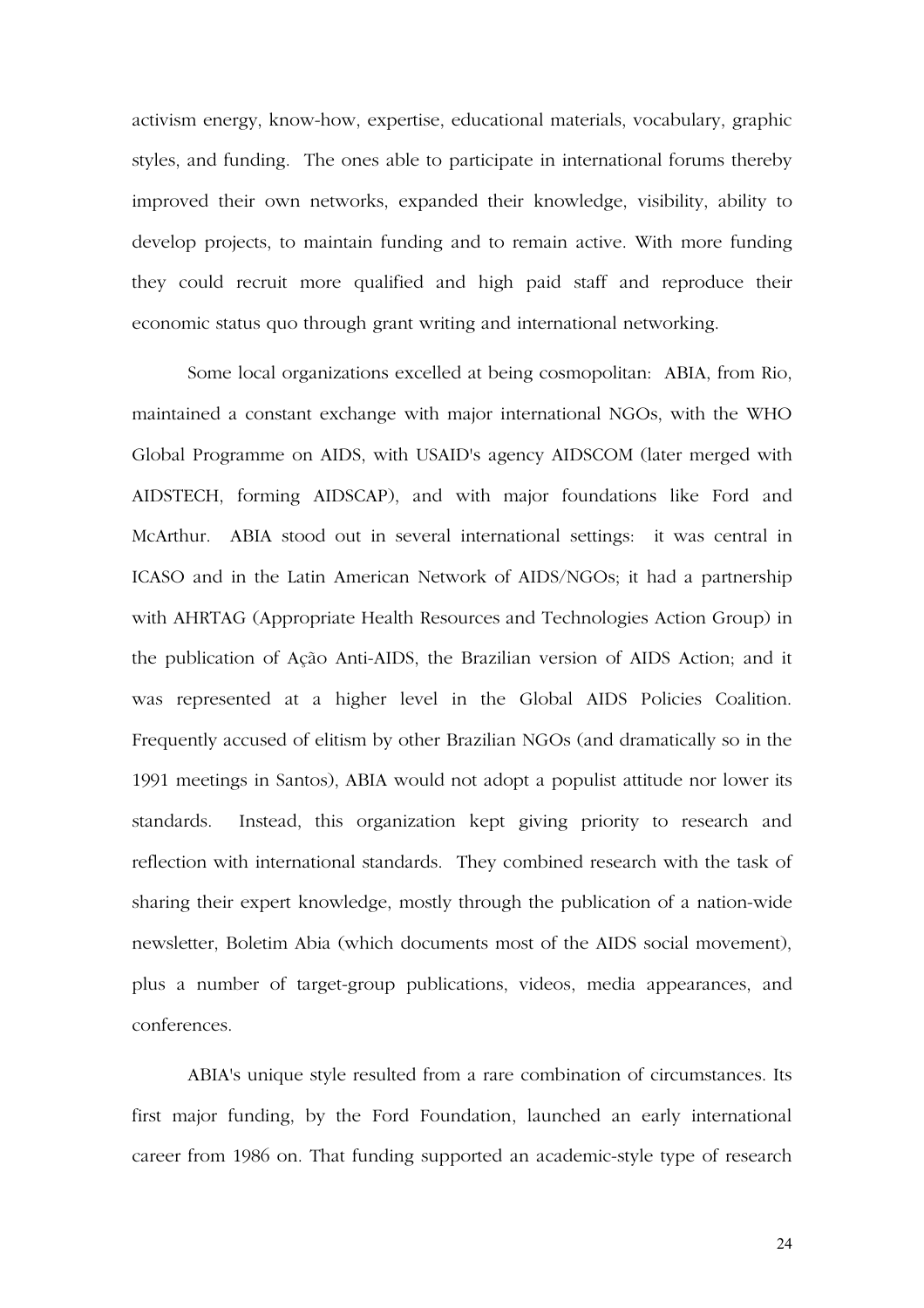on the "Social Impact of AIDS in Brazil," which brought together anthropologists Carmen Dora Guimarães and Jane Galvão and the activist/writer Herbert Daniel. Their work produced a critical examination of the narrowness and cultural inadequacy of the epidemiological models used by the government and local health authorities to define the terms of AIDS reporting (Guimarães et al 1988).

The explicit purpose of the new agency was to "develop a multidisciplinary approach to the issues raised by AIDS" (ABIA 1988a), and attempt "to set forth adequate prevention, education and information policies to face the overall impact of AIDS" (ABIA 1988a). It was part of ABIA's early doctrine that AIDS was a major health challenge with a severe social impact, in the need of a multidisciplinary, engaged response. It became apparent from ABIA's statement that, in the context of AIDS, epidemiological knowledge could not exist separated from social action and intervention:

*only global prevention action will be able to check the progress of this virus against which no cure or vaccine is yet available. Such an action, however, will only be effective if it manages to avoid the harm caused by fear and prejudice for which only solidarity can provide treatment methods.* 

*The AIDS virus knows no boundaries, nor country of class or social group. The ways by which it is transmitted, through sex and blood, involve complex social practices often surrounded by taboos. This turns the epidemic into both a severe medical and epidemiological threat and a huge historical challenge, raising cultural, political, economic, ethical and legal issues.* 

*There are many facets of social life in every country which are brought to bear on the epidemiological profile of the disease. To know precisely what are the multiple aspects is the fundamental topic of prevention activities. (ABIA 1988a)* 

*For that purpose ABIA gathered members from all areas of knowledge - medical and social scientists, media and education professionals, lawyers, politicians, artists, church and community representatives. The NGO stated goals were, in the first place, "to follow and assess AIDS-related government policies and initiatives in Brazil"; as it was made clear, due to the historic public neglect of public health in Brazil, "only through permanent surveillance and joint pressure" would society be able "to claim its right to health, forcing the state to take on responsibility in this area." The second set of goals, "to produce and disseminate updated, accurate and reliable information on HIV-infection prevention and control," was to be achieved mostly through work on information and knowledge: critique on available*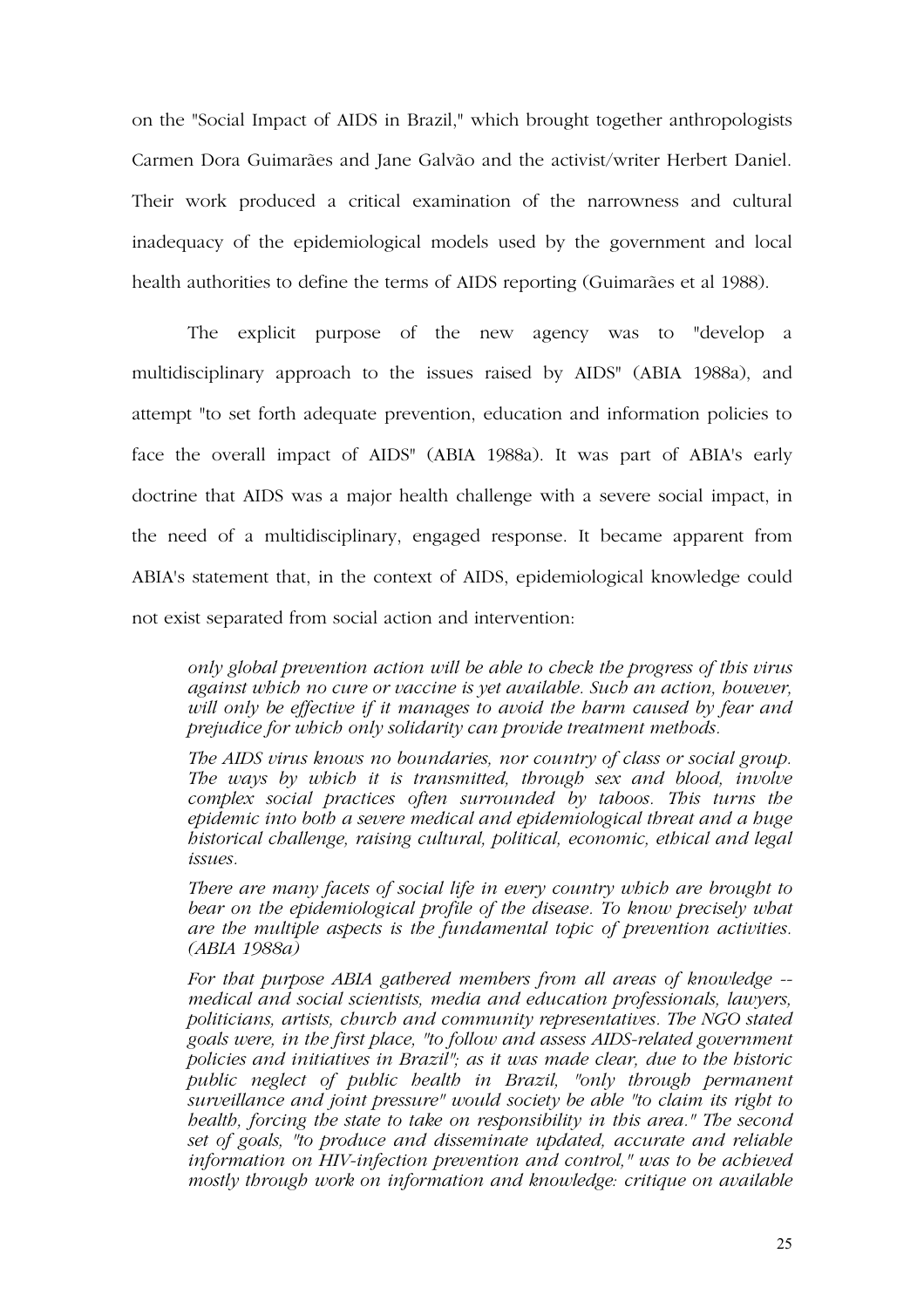*information, avoidance of "misinformation," fight against partial and incomplete information, namely what might produce panic and prejudice; create the means to have direct access to updated data on the epidemic in Brazil and throughout the world; "prepare written and audiovisual aids holding clear and reliable information" directed at various audiences, reached by joint work of ABIA and other agencies; to research on the local social impact of the epidemic in order to "establish the epidemiological, social and cultural profile of AIDS" in Brazil; and to provide consultancy and advisory services to the media and any public demand on the epidemic (ABIA 1988a).* 

Counting on the executive skills of Silvia Ramos and Walter Almeida, having the nationally known PWA and sociologist Herbert de Souza (Betinho) for president, and with the collaboration of many prestigious founders, volunteer associates and full-time coordinators, ABIA's staff developed early on a number of international connections that enabled the organization to grow and hold a leading role within the international networks of AIDS. What seemed to the smaller NGOs as lavish expenses in airplane travels, computer and modern communications equipment, full-time social researchers, and a number of glossy color publications, was regular business for ABIA, which never planed to be a community-rooted organization but rather a fast-acting agency oriented to work with information, knowledge, and a critical monitoring of the epidemic.

This orientation characterized ABIA's first period, lasting roughly from 1987 to 1991. It was focused on a broad intervention in the sector of information coupled with the production of original texts of analysis and reflection, mostly by political writers Herbert Daniel and Silvia Ramos, and combined with international networking, mostly conducted by medical doctor Walter Almeida.

Throughout the time, internal changes in ABIA led to variations within this orientation. A second moment in the life of ABIA (1992-1994) was characterized by the formalization of multiple partnerships and social intervention in different fields, like work places (ABIA 1991d, Solano 1993), low-income communities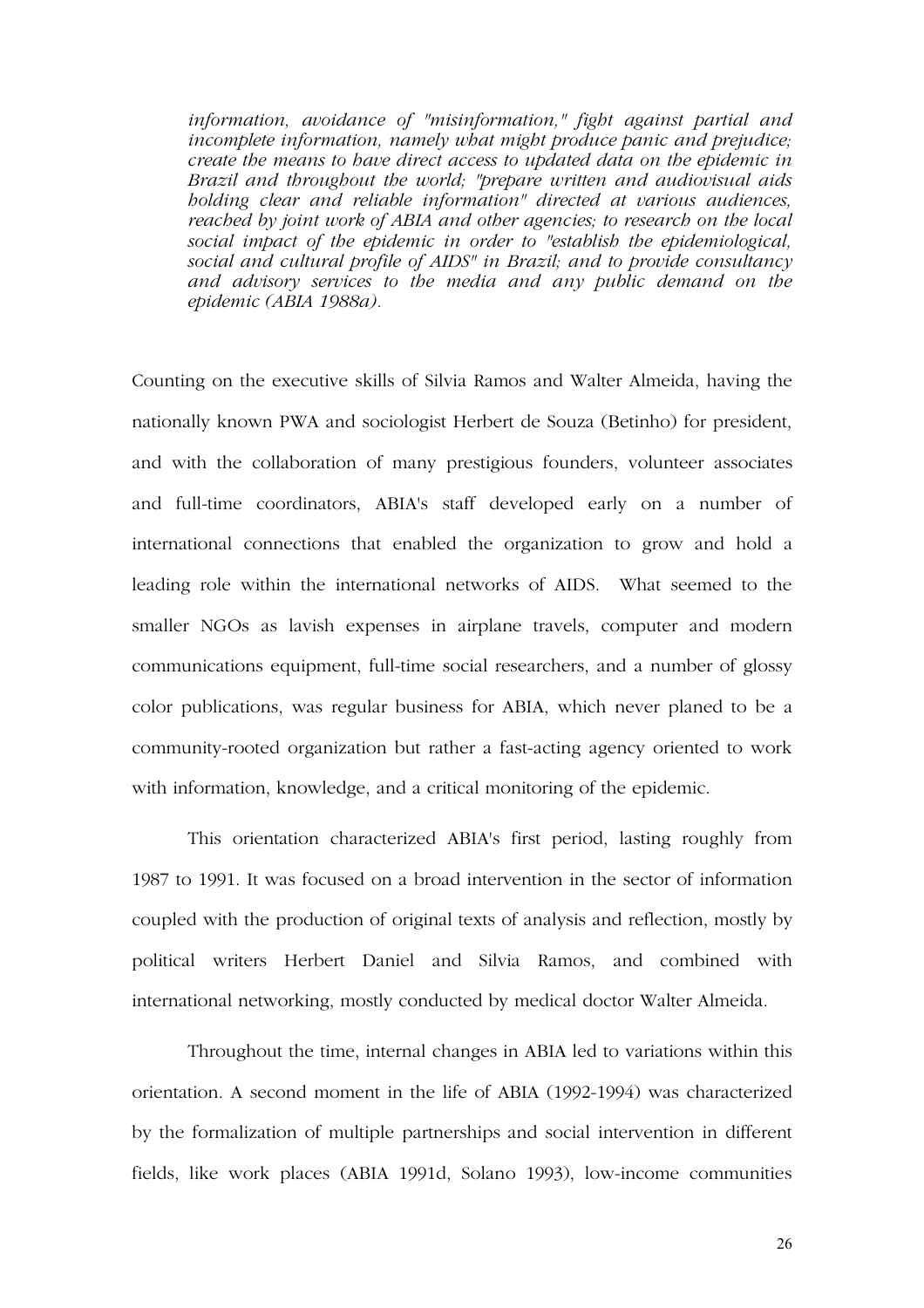(Fernandes 1994), and schools (Monteiro et al 1994). Herbert de Souza (Betinho) remained as president, while the former staff was lost either to AIDS, burnout, or incompatibilities; the new direction included Jane Galvão, from ARCA/ISER, João Guerra, from NGO community intervention, and as main coordinator Richard Parker, from the State University of Rio de Janeiro, and also a skilled international fund-raiser that brought to the agency a wave of new funds, that in 1994 reached the level of one million U.S. dollars a year. The staff was expanded and included Veriano Terto, Nelson Solano, José Stalin, Christina Valinotto, Simone Monteiro, Jacques Schwarzstein, Cristina Castelo Branco, and others. In 1992, the headquarters moved from the elitist neighborhood of Jardim Botânico to a downtown office building. This act was both symbolic and budget minded, since that year bankruptcy had been eminent. The Pela VIDDA group moved with ABIA to the new and more accessible downtown location, where there was also ABIA's open resource center with documentation, videos, and books.

In a third phase, starting in 1994, ABIA's profile changed again. Remaining in the downtown headquarters, the staff was dramatically reduced, and the projects of intervention and partnership with communities and corporations were reduced in size and number. The agency focused again on a more academic style of research, as well as on the organization of seminars and the production of social knowledge on AIDS, with partnerships with the university, particularly with the Social Medicine Institute of the State University of Rio de Janeiro (Parekr and Galvão 1994, Parker, bastos, galvão and Pedrosa 1994). One particular project that combined research and intervention became central to ABIA's activities: the project "homossexualidades," targeting gay men, executed in partnership with Pela VIDDA-Rio, and sponsored by AIDSCAP/USAID, the McArthur Foundation, and the Ministry of Health (Terto 1993, ABIA 1994,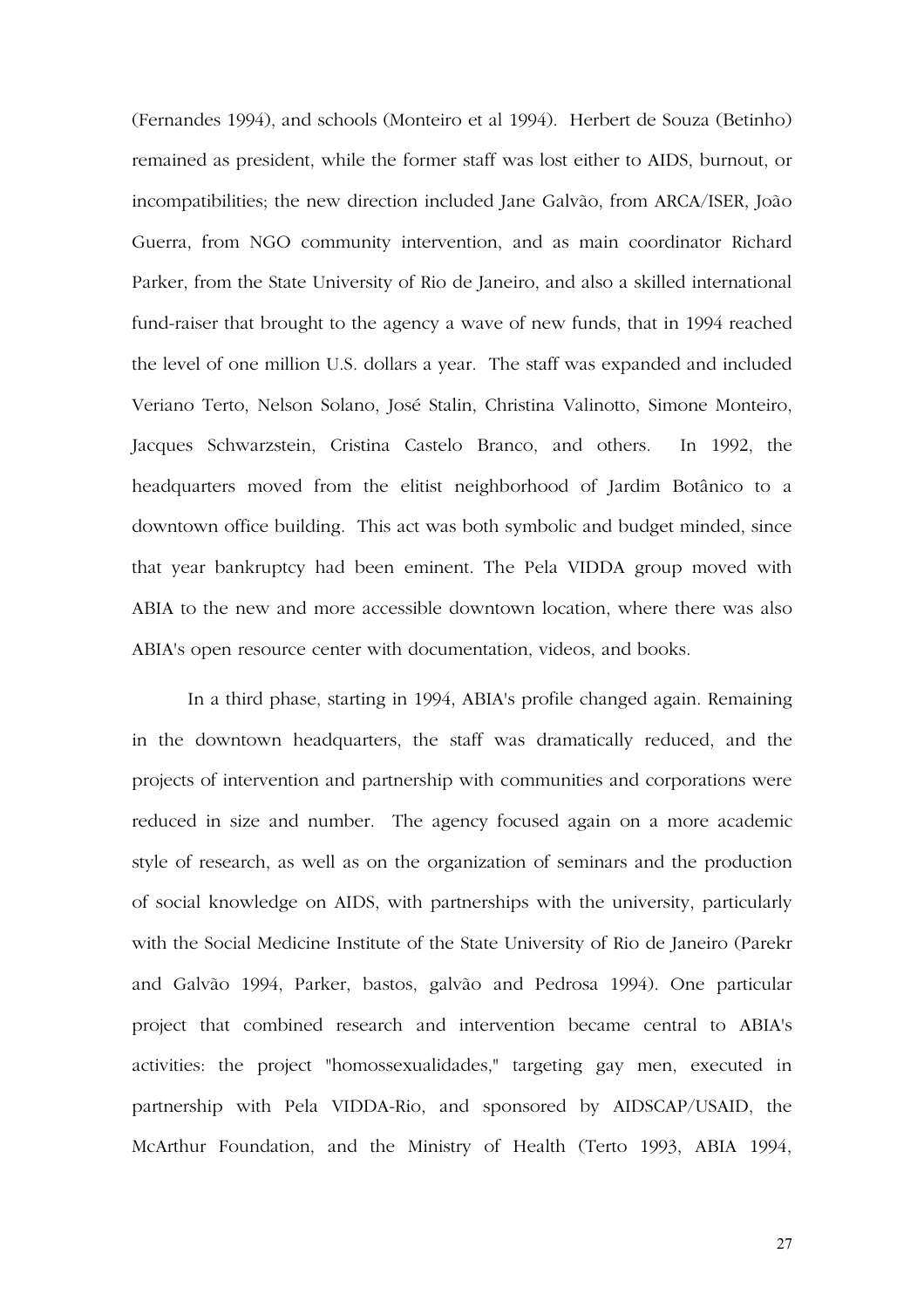Quemmel 1994, Parker, Mota and Rodrigues 1994). After many years of conceptual elaboration and public education against the link of prejudice about AIDS and homosexuality, ABIA was now ready, with the support of international funding agencies and the government itself, to address the population that kept standing out in the statistics of illness and risk.

Only a few other NGOs succeeded in establishing their international networks and developing their local action accordingly -- benefiting from funding or privileged knowledge. A successful example is the joint publication, by Pela VIDDA-SP and GAPA-Bahia, of the Cadernos Pela VIDDA, a newsletter on treatment news and a glossary of AIDS-related terms where most articles were translated from international treatment activism newsletters. This publication brought innovation and filled an empty space, spreading and sharing a type of knowledge that had been available only to the few English readers with access to international newsletters or conferences (see Gaspar 1992).

 $\begin{aligned} \mathcal{H}\cdot\mathcal{H}\cdot\mathcal{H}\cdot\mathcal{H}\cdot\mathcal{H}\cdot\mathcal{H}\cdot\mathcal{H}\cdot\mathcal{H}\cdot\mathcal{H}\cdot\mathcal{H}\cdot\mathcal{H}\cdot\mathcal{H}\cdot\mathcal{H}\cdot\mathcal{H}\cdot\mathcal{H}\cdot\mathcal{H}\cdot\mathcal{H}\cdot\mathcal{H}\cdot\mathcal{H}\cdot\mathcal{H}\cdot\mathcal{H}\cdot\mathcal{H}\cdot\mathcal{H}\cdot\mathcal{H}\cdot\mathcal{H}\cdot\mathcal{H}\cdot\mathcal{H}\cdot\mathcal{H}\cdot\mathcal{H}\cdot\mathcal{H}\cdot\mathcal{H$ 

The consistent opposition to governmental policies regarding AIDS (or, in activists words, the lack of those policies) was a central element in the first period of social organizing against AIDS in Brazil. Earlier in the epidemic, public officials had referred to AIDS as an international and foreign issue with little local relevance, especially when compared to the traditional endemic plagues. Public dismissal and governmental unwillingness to act upon AIDS, until at least 1986, fueled NGOs criticisms; this partially explains why their early efforts were concentrated on persuading the public that AIDS was locally relevant, that adequate measures should be implemented, and that awareness had to be raised.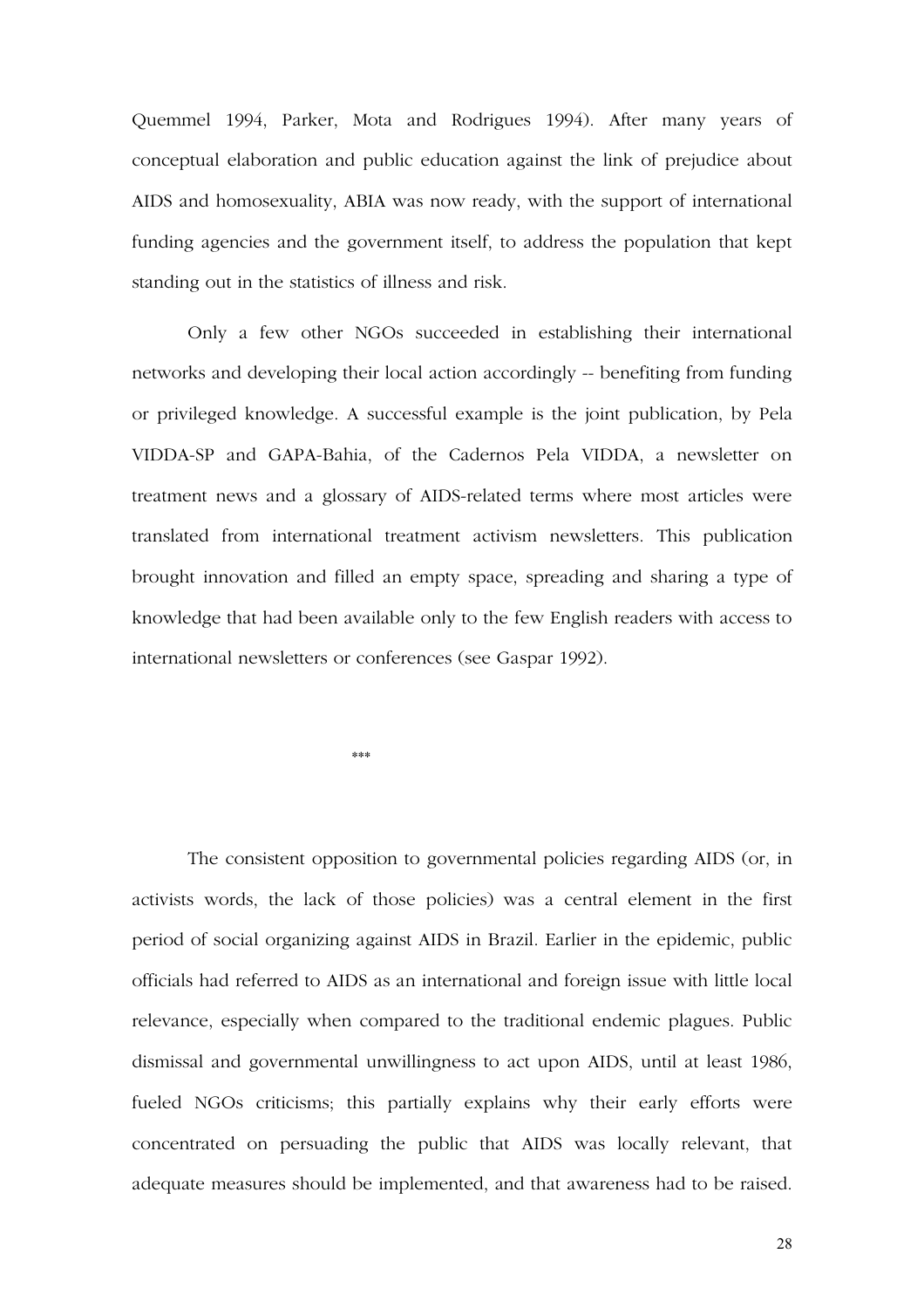NGOs' assumed that the government would never meet their requests, nor people's needs in general.

The governmental program on AIDS was legally created in 1985, taking effect in 1986; during the following years the program, headed by Lair Rodrigues,<sup>13</sup> gathered and published epidemiological data and a few manuals for AIDS care that were sent to the health services (Ministério da Saúde 1987, 1988a, 1988b), as well as lobbied for international support and scientific attention to AIDS. Working through a loosely organized action program, and within a decadent health system in the aftermath of a long dictatorship, governmental action upon AIDS had severe discontinuities. Public awareness campaigns might have had good intentions but were criticized by most vocal activists (see ABIA 1988c:2, Mott 1988c:6). Targets for criticism were the government's choice of communication styles, words, priorities, and the slowness or absence of intervention in critical sectors like blood contamination (ABIA 1988d, 1988e, 1988h, 1988i, 1988j, Ramos 1988:6; Tema/Radis 1988). In spite of the shared goal of intervening and containing the AIDS epidemic in Brazil, the governmental and non-governmental sectors had then a quite difficult interaction. While the government had a narrowed medical perception of the epidemic, NGOs, backed by international organizations and by their own political and social science knowledge, insisted on the wider social dimensions of AIDS and on the need to address them as a central strategy for action.

<sup>&</sup>lt;sup>13</sup> Lair Guerra de Macedo Rodrigues headed the first National Program on AIDS and STDs (1986-1990), was replaced during Fernando Collor's presidency, and returned when this president replaced corrupt Minister of Health Alceni Guerra by INCOR's surgeon Adib Jatene in 1992. Previously a biomedical sciences professor at the University of BrasÌlia, Lair Macedo was personally connected to international bureaucracies of PAHO and WHO and her vitae included a period at the CDCs in the United States. As a woman, a Northeasterner and a Baptist, she challenged at every instance the usual profile of power (male, Southeasterner, catholic or laïc) with an unusual political savvy. Her career was tragically interrupted by a car accident in 1996, during a work trip.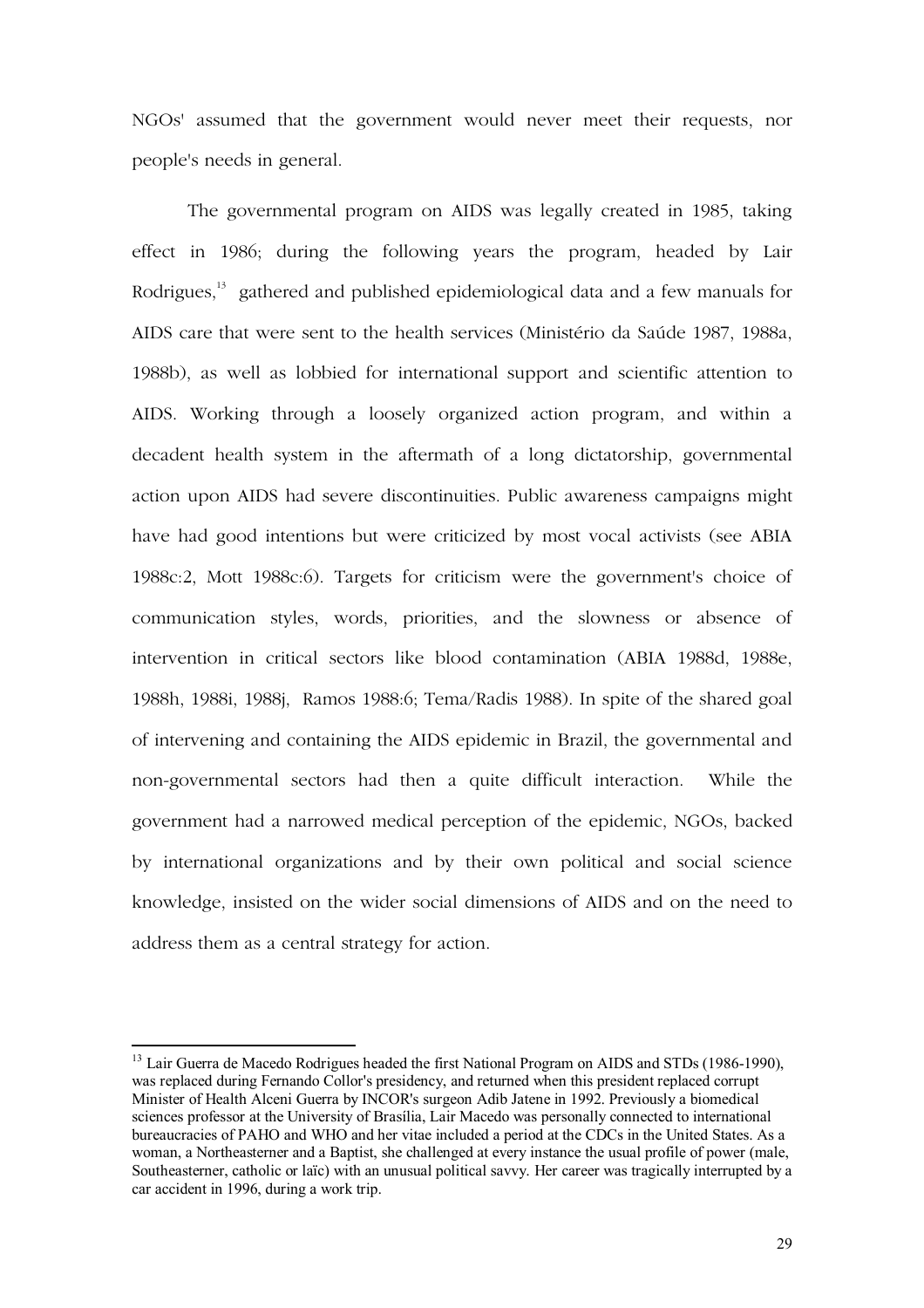NGOs developed their own expert knowledge about AIDS in Brazil, often rejecting the knowledge used and disseminated by the government, even what we might think of as "technical knowledge." Figures were challenged as underrepresenting the epidemic (ABIA 1988c:2, 1988f, 1989a); from an assertion of a level of 30% under-reporting, ABIA estimated later a level of 50% underreporting, supposed to be even worse in the state of Rio de Janeiro, where the 800 reported cases in 1989 might correspond to over 2,000 actual cases (ABIA 1989a, Guedes 1989). Epidemiological concepts, including the "risk groups," were challenged as culturally inadequate, discriminatory, prejudiced, and misleading (ABIA 1988f, 1989c; Guimarães et al. 1988:4-5; Ramos 1989:9; Parker 1989a:10); in this area alone, a vast subfield of research on local sexual cultures, drawing from the constructivist view on the local sexual ways (Fry 1982; Fry and McRae 1985; McRae 1990, Perlongher 1987, 1992; Parker 1987), and developed into an international model by anthropologist Richard Parker (1987, 1988, 1989b, 1991a, 1992) inspired the rejection of the narrower medical models upon which the epidemiology of AIDS was based. Media campaigns were rejected as either offensive, ineffective, scarce, or using incorrect imagery (ABIA 1988d; 1988e; 1988j; Ramos 1988:6); publications were criticized as too few or too many. A harsh criticism of the government preceded a more "objective" analysis of the contents of governmental efforts and the possibility of working cooperatively towards containing the epidemic. The knowledge and world views from where activists and public officers stood seemed then to belong to different galaxies.

There were historical reasons for the opposition: governments had been headed since 1964 by military dictators, and NGO personnel had politically matured while fighting them: as for the generic NGO activist, "the state was an obstacle, rather than an actor for cooperation"(Landim 1988:45). Even after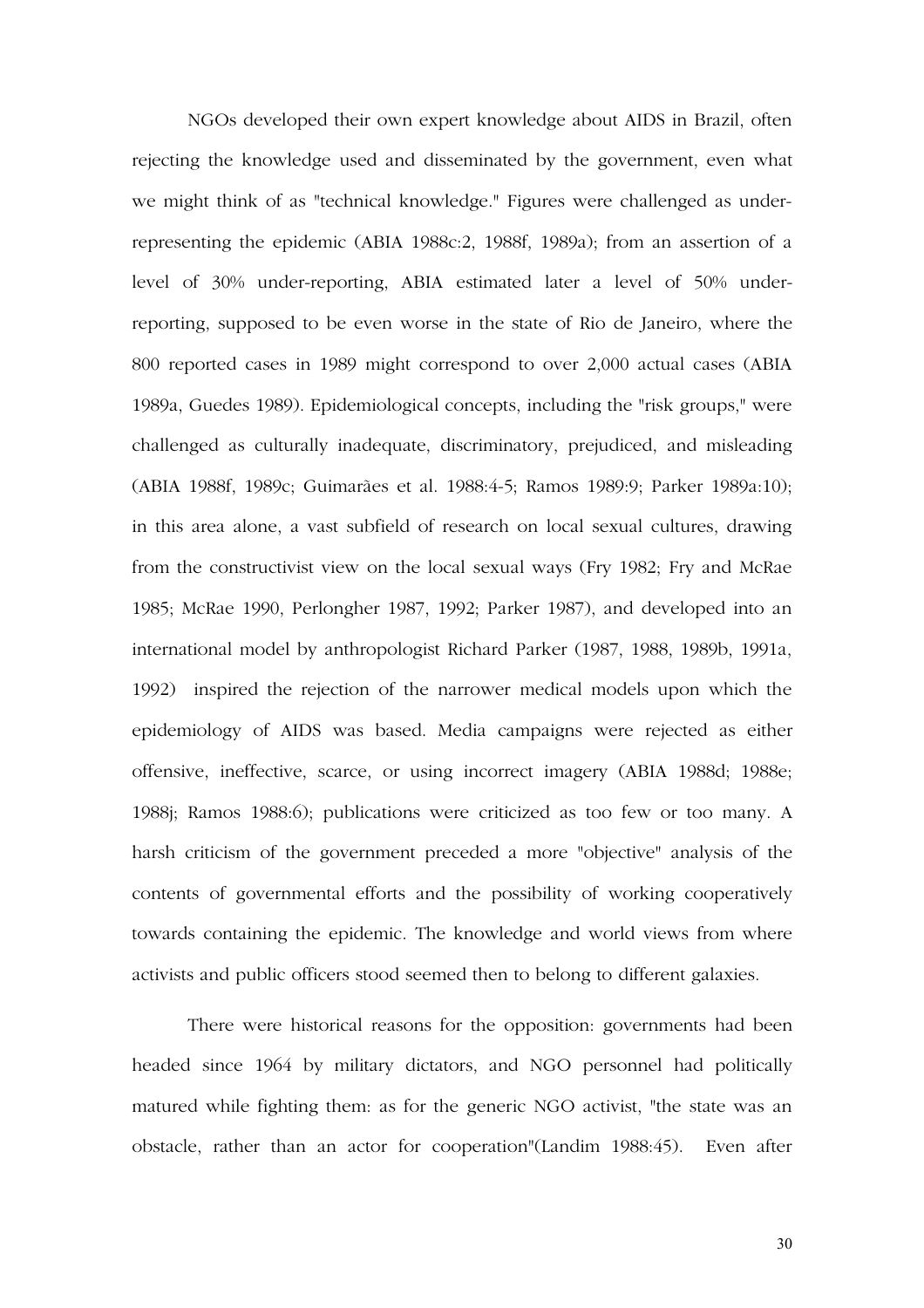military resignation to and the advent of civilian rule in 1985, there was no evidence of a substantial change in the administration.

The 1990 presidential elections brought a promise of change, with labor movement candidate Lula and the anti-corruption candidate Collor. They were won by the latter, who proceeded with frantic reforms in the monetary system and multiple efforts to modernize the international image for Brazil. He did not, however, change much in the health structure except to allow the slow and insidious dismantling of the public health care system, with the diminished role of the state and government in public health. The decline on the population's quality of life was quite visible during the time of my fieldwork. Ironically, this president was impeached two and a half years after election on grounds of corruption. His minister of health, Alceni Guerra, was dismissed earlier for proven corruption when allocating funds of the 1991 anti-cholera campaign for his own electoral benefit and overpayment of "emergency" purchases, often defined by the interests and profit of his political supporters.

During Alceni Guerra's mandate (1990-1991), the little that the government had previously done to fight AIDS was replaced by fewer and constantly postponed actions. AIDS officer Eduardo Côrtes, who at the time of appointment (1990) was better praised than previous officer Lair Rodrigues, promised fast action and an "aggressive" media campaign. The campaign came to light a few months later, funded by a consortium of corporations. Its tagline *Se você não se cuidar, a AIDS vai te pegar* ("if you don't watch out, AIDS is gonna get you"), combined with naked silhouettes of a woman and a man with targets on their genitals, was seen as of bad taste and inefficient. Yet it was bland when compared to the TV-spots of the same campaign. On those, a succession of different people with illnesses like cancer and tuberculosis announced to the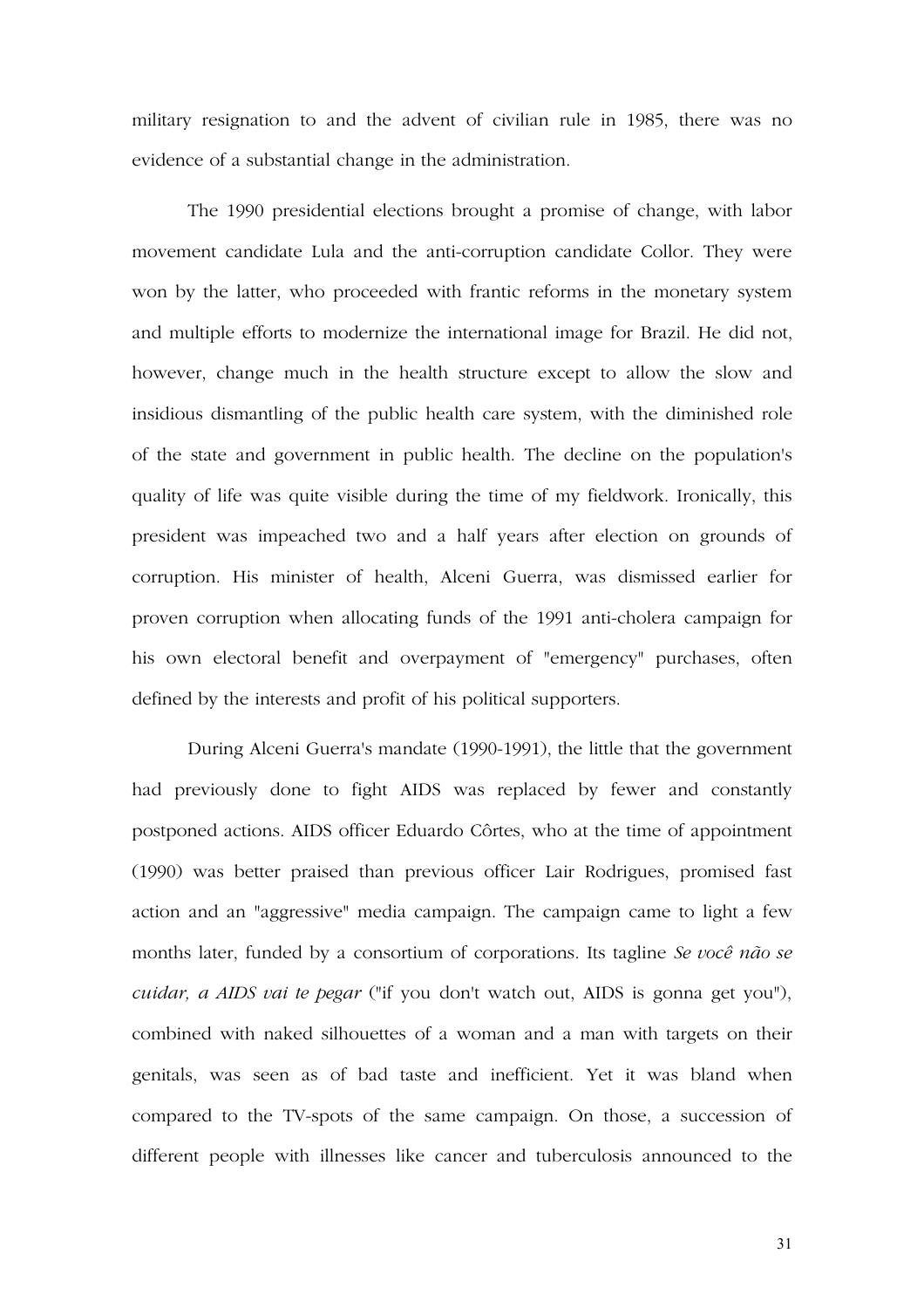cameras that they had been ill but had been cured. In the end, the screen brought in the face of a young man that announced he had AIDS and had no cure. Stating the opposite of what the social movement of PWA dignity had been fighting for, the campaign was declared altogether a disaster by the NGOs, which were backed by letters and comments from the public (ABIA 1991b, 1991c), and by many of the health professionals I interviewed. The relationship between government and non-government continued to sour. The years of 1990-91 were also some of the economically most afflicted times ever experienced by the Brazilian population; and those were the years when the AIDS crisis and its problems became more evident and demanded more action. By 1991, opposition between NGOs and the government had reached its most difficult levels.

It took time, changes in the Ministry of Health, international pressure, mounting evidence of the gravity of AIDS in Brazil, and its characteristics of medical and social emergency, for some convergence between the governmental and non-governmental sector to occur. Towards the end of 1992 there were increasing levels of interaction between the two sectors in practical matters (Schwarzstein 1992:3-4). The government had created an interface to negotiate with NGOs, and regularly called in consultants and experts from the NGO world. New concepts and strategies used by the government showed evidence of NGO influence: communication styles, publications, and interest in community-based organizations. Also, NGOs agreed to negotiate with the government about specific issues, some of them as critical as the support for vaccine development projects, or the allocation of World Bank special funds for AIDS prevention and care in Brazil.

Even though they did not converge in symbiotic harmony, the boundaries between the spheres of action of NGOs and of the government views became

32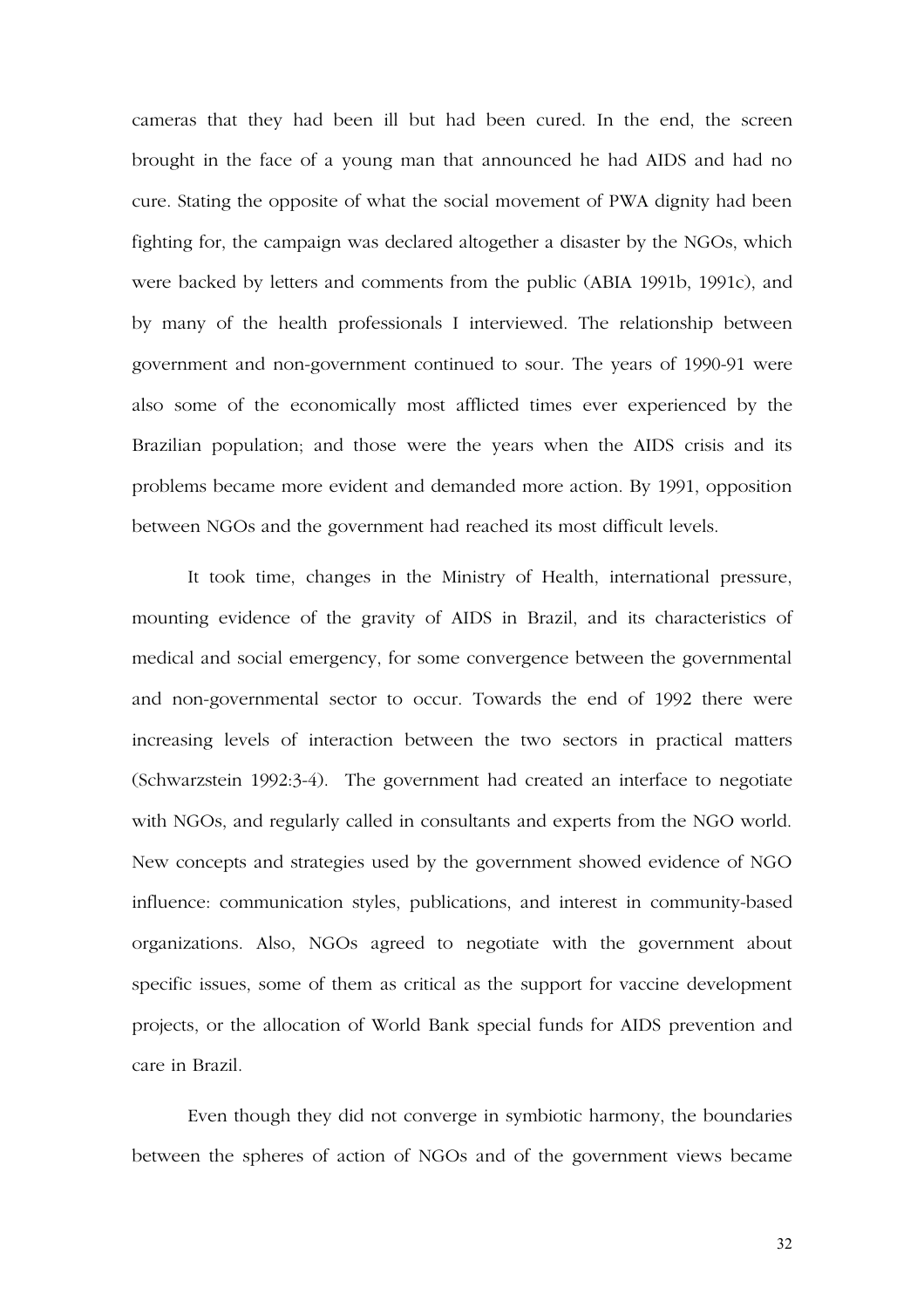occasionally blurred. Many activists complained about confused identities when they started being funded by the World Bank via the government, and to see their organizations listed in government-published catalogues (Ministério da Saúde 1994a), or still to hear their own words of action borrowed by governmental-sponsored campaigns.14 As some organizations became locked into a survival strategy that brought them under governmental supervision, others moved into other sectors of intervention, such as applied, or academic type social research on AIDS-related subjects -- sexuality, drug use, social meanings, and coping strategies. International commentators observed, catching a trend, that in the Tenth International Conference on AIDS, held in Yokohama, 1994, where Brazil had a strong visibility in many different sectors (MInistério da Saúde 1994b), the governmental booth looked like that of a NGO, whereas the booth of ABIA, the largest Brazilian AIDS-NGO, looked like an academic publishing house  $15$ 

At that moment, the government had taken over much of the role of defining the world of NGOs -- a role that is not unrelated to the general movement towards emptying the state of its social functions by relying on their fulfillment by civil organizations, whether or not funded for that purpose. Handling in 1993 a U.S. \$125 million World Bank loan to fight AIDS in Brazil, matched by an equal amount from their own treasury, sometimes described as a total of 300 million (Schwarzstein 1993a, ABIA 1993b), the government passed funds to different NGOs through cooperation projects. Many NGOs felt co-opted

 $14$  The campaign that launched in early 1994, Você precisa aprender a transar com a existência da AIDS, was welcome by NGOs and the public. It included sketches with young people addressing candidly and in attractive ways the issues of safe sex and needle use.

<sup>&</sup>lt;sup>15</sup> This observation was made by some of the international delegates to the conference and the view that "ABIA turned into a publishing house", instead of promoting the development of new AIDS therapies, was a remark made by ex-coordinator Walter Almeida, M.D., to Jornal do Brasil, March 18, 1995, in a interview about the potential of passive immunotherapy (based on the infusion of the plasma of long-term asymptomatic HIV positive people).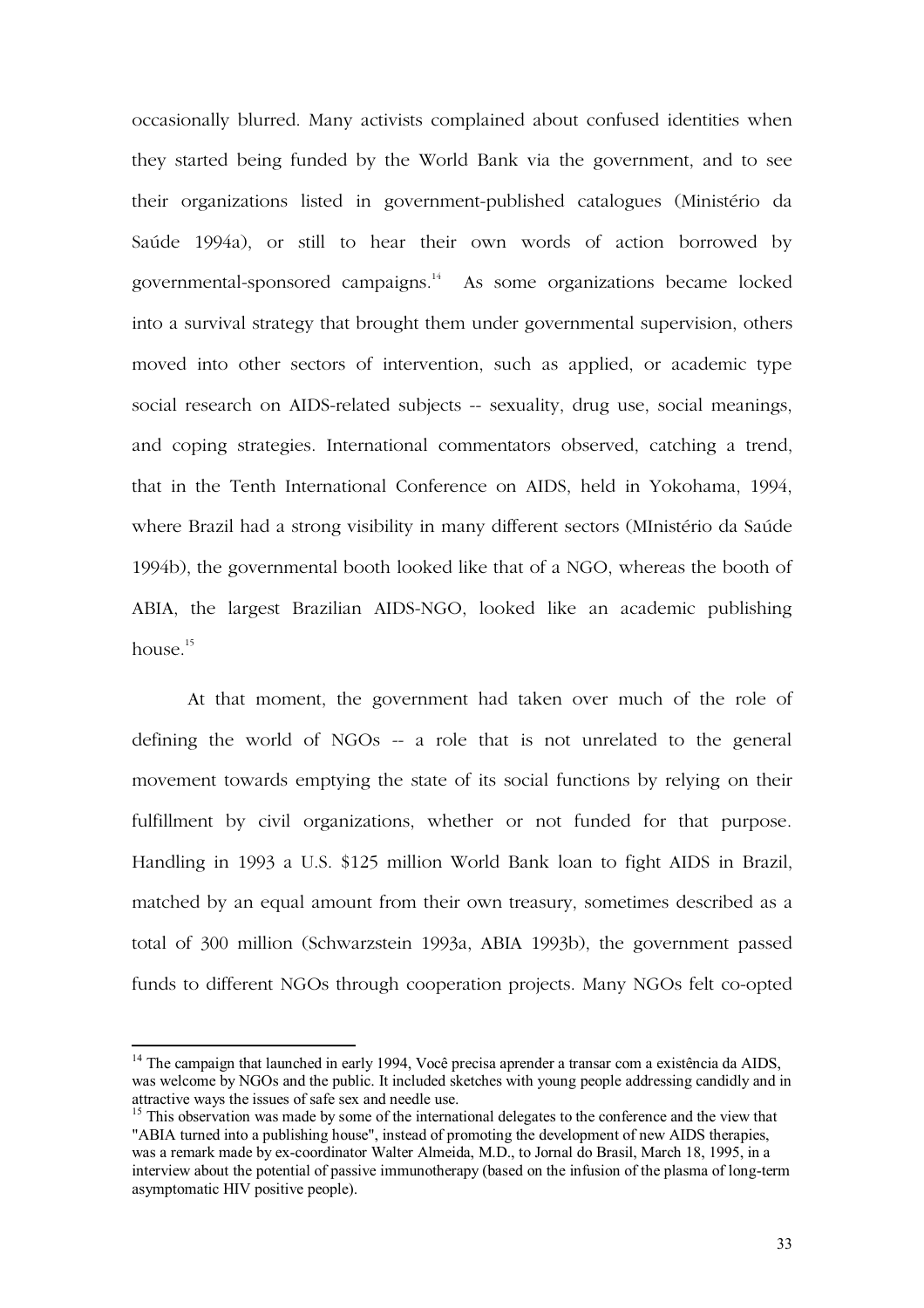and tied up, limited to work on the one project for which they wrote the grant proposal, in a radical shift from their earlier partisan, community-serving, and alternative style in which international funds were allocated for loosely defined social goals. Like many others in Latin America, the AIDS NGOs in Brazil were in "their journey from protest to proposal" (Reily 1995:24), and did not feel completely at ease in their new social persona.

Calling in the Pela VIDDA and ABIA coordinator Stalin Pedrosa to head the interface with the NGOs, the government took the role of surveying, counting and mapping the world of AIDS-NGOs in Brazil. In 1994, 140 NGOs serving AIDS were counted, 69 of them specifically defined around AIDS and/or human rights; among the others, 26 had religious denomination, 14 were women organizations, nine had gay denomination, four were from social movements, and the other four from health professionals movements (Ministério da Saúde 1994a:83). In 1993, 55 of those NGOs had joint projects with the government, ranging from U.S. \$6,000 to \$100,000. In 1994, there were 24 NGOs with new projects funded and 34 waiting for approval.

 $***$ 

If one of the strongest components of the AIDS social movement in the U.S. was its interaction with the medical establishment and the ability to intervene in the previously inaccessible world of biomedical research, in Brazil things were different: that component was a let comer in the social movement. Before 1991, when both "Cadernos Pela VIDDA" were first published and public discussions on the local participation in HIV vaccine development were initiated, there were no traces of local "treatment activism." The changes this disease had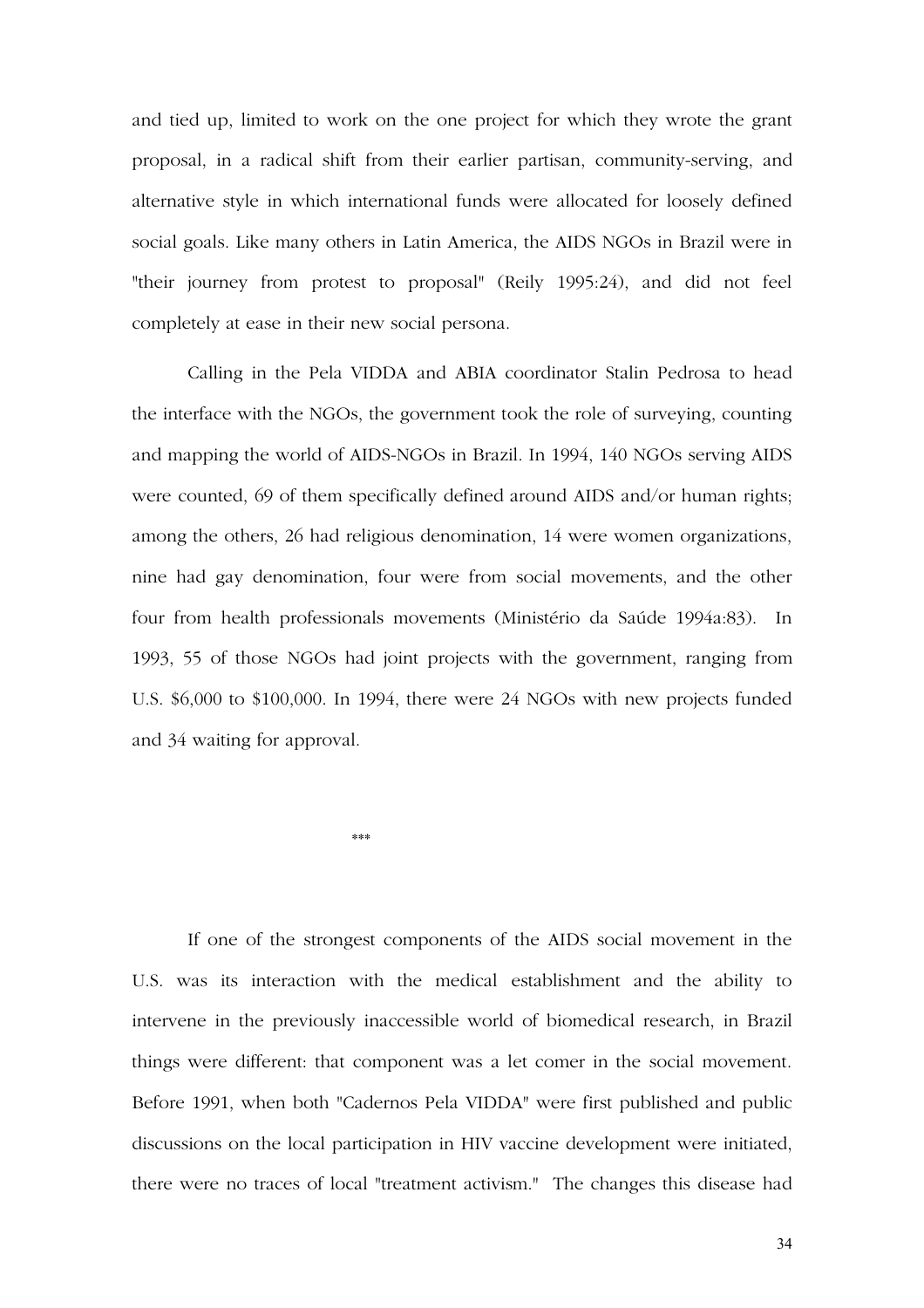brought into the doctor-patient interaction were restricted to a niche of educated, personally empowered middle class patients with access to information. Even if not exclusively, this was the bulk from where the new social character grew: the person with AIDS, fighting for his or her life and anxiously following the latest scientific news, transforming a "death-sentence" into a chronic condition and a demonstration of life; this had a special impact on a medical culture like the specialty of infectious disease, with its proverbial almighty aloofness and distance from the patient. $16$ 

However, the intimacy with which North American activists worked through partnership-based innovation in science (chapter 2) was quite removed from Brazilian reality. The very relationship between a Brazilian PWA and a medical drug was mediated by a number of institutions, like laboratories, corporations, agencies, research centers, or information centers, that were located somewhere else and above, physically and politically, in the First World. People involved with AIDS in Brazil were by definition in a peripheral setting: they were in the Third World, removed from the centers of decision, doubly removed from the possibility of lobbying them directly. The ability to interfere in the core of the medical and scientific process was submerged in an ocean of basic and urgent difficulties. Long-approved drugs were still out of reach, too expensive or unavailable locally; there were not enough hospitals and hospital beds; many doctors and health professionals still refused to treat AIDS; families rejected people with AIDS, and an intense fear and prejudice dominated the society as a whole.

<sup>&</sup>lt;sup>16</sup> The typical and poverty-related parasitic and infectious diseases required a brief treatment, for the patient either died quickly or got fully cured with no sequels. Doctors from that specialty often mentioned that they did not use to have any personal tie with the patients umtil they treated AIDS.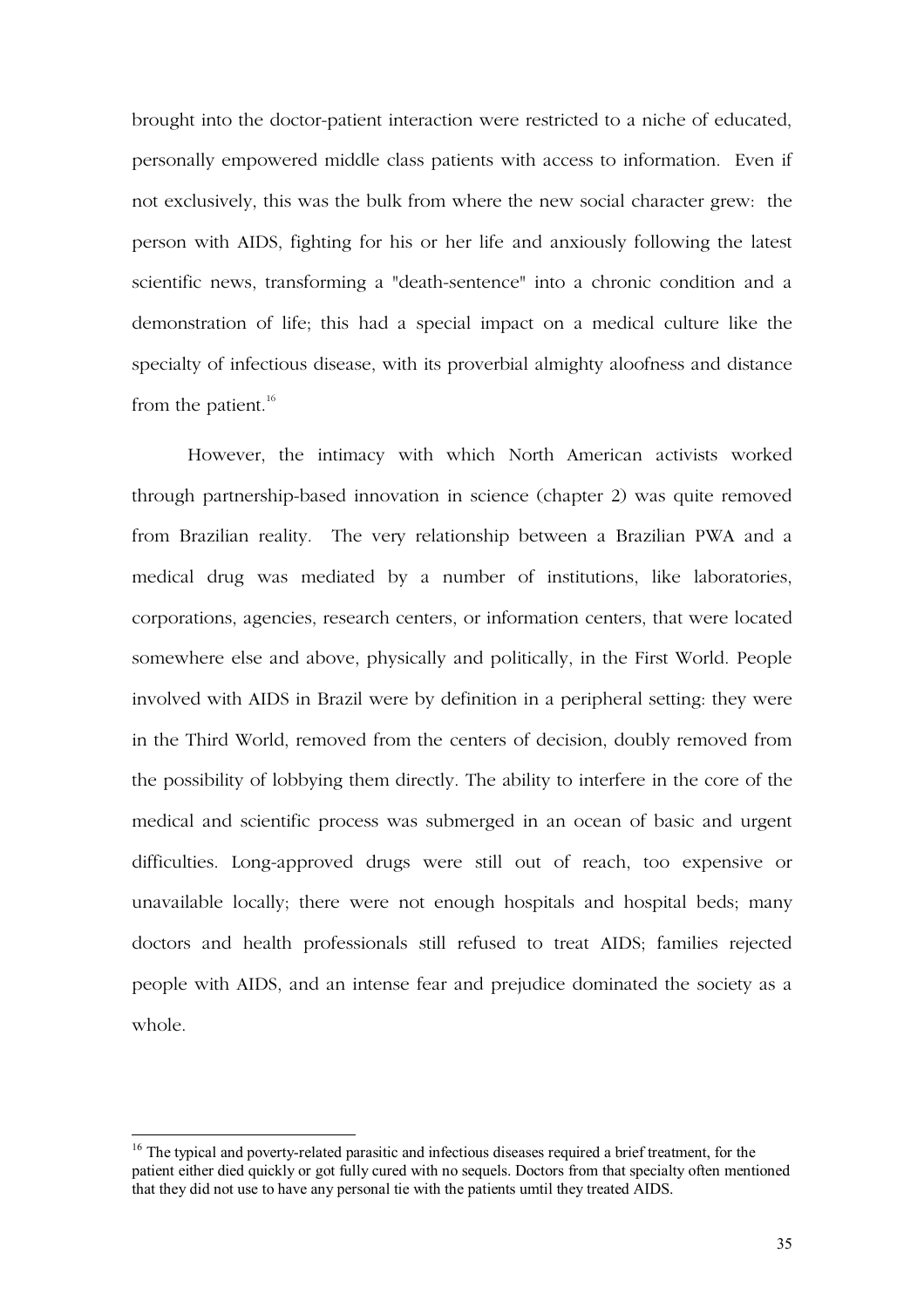In this context, and according to their specific historical background, NGOs were oriented towards wider, more general questions. Like the agencies that supported them, Brazilian NGOs were concerned with the potential annihilation of human rights brought about by the prejudice that loaded the popular perception of AIDS, that symbolically placed in the death row the people diagnosed with HIV antibodies, stripped them of their rights; as a response, community organizations fought for solidarity, defined as the "social vaccine against AIDS" (Daniel 1989).

For a number of years, no actual bridges or compatible knowledge between NGOs and the medical establishment were consistently pursued: NGOs worked on the area of human rights and general social issues, while the medical establishment produced and used its own knowledge. The "blood fight," which epitomizes an early interaction NGOs/government around a medical question, was conducted under such assumptions: having medical knowledge as a background, activists demanded action from the government to fulfill their right to have an uninfected blood supply.

As for other topics, there was no consensus among NGOs: for some, it was irrelevant to demand medical "quick-fix" solutions in such a devastated field of health; they preferred to work in the social and political sphere, demanding from the government a stronger and more effective intervention, involving the complete restructuring of the health care system. Other groups were oriented to work within the existing gaps, for example, to help people with AIDS find medication when the bureaucracy of public services delayed their treatment (Gurgel 1988; GAPA-RJ 1989). Until the question of the free distribution of AZT launched a public discussion in 1991, leading subsequently to the publication of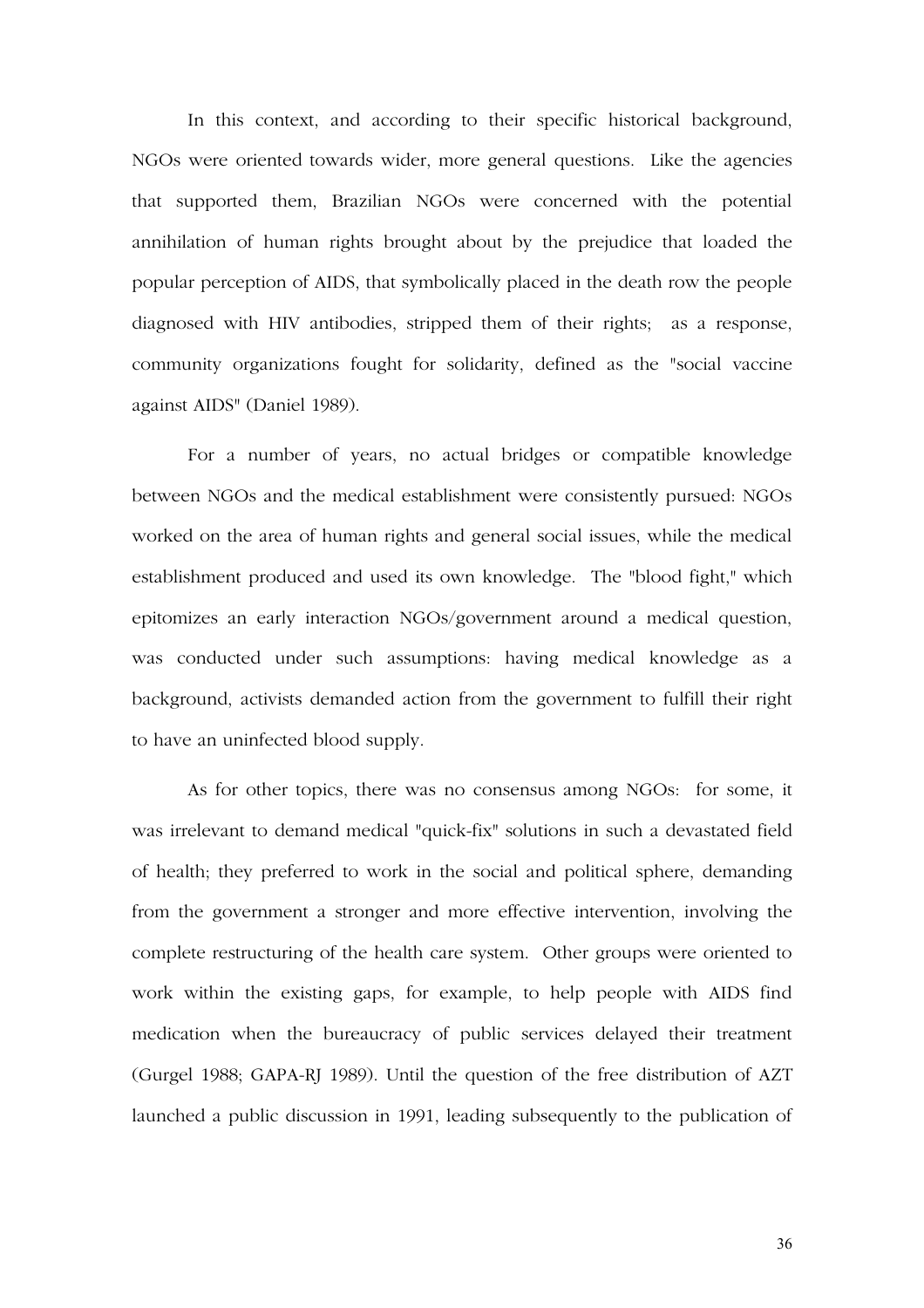Cadernos Pela VIDDA (Gaspar 1992:2), there was not much room to question and interact with the medical establishment.

 $***$ 

A turning point for the local increase in interaction between activists and the medical sphere coincided with the discussions of vaccine development, from 1991 on (See Beloqui 1994, Grupo Pela VIDDA et al. 1992, ONGS/AIDS do Brasil 1991, Schwarzstein 1993b, Sutmoller et al. 1994). The need for a community partnership for HIV vaccine development brought about a new style of action both to the medical establishment and to the activists. Unprepared for the social negotiation of their protocols, the medical researchers had now to face community representatives or NGOs; and NGOs had to learn the scientific details of the protocols they were involved in negotiating, which led to further mechanisms of differentiation. Turned into "experts" on the issue, some community leaders became invested with additional symbolic power.

The vaccine discussions brought together all different social aspects of AIDS: the tensions between government and NGOs, among NGOs, between educational and vaccine prevention, between spending quotas, between First and Third World, private industry and public cause.

The first public proposal to integrate Brazil into the global efforts to develop a HIV vaccine had been raised by WHO in 1991. Brazil combined an adequate epidemiological profile with the existence of a local scientific community able to contribute, and benefit from, the development of an AIDS vaccine. This suggestion, based on technical criteria, met the momentary situation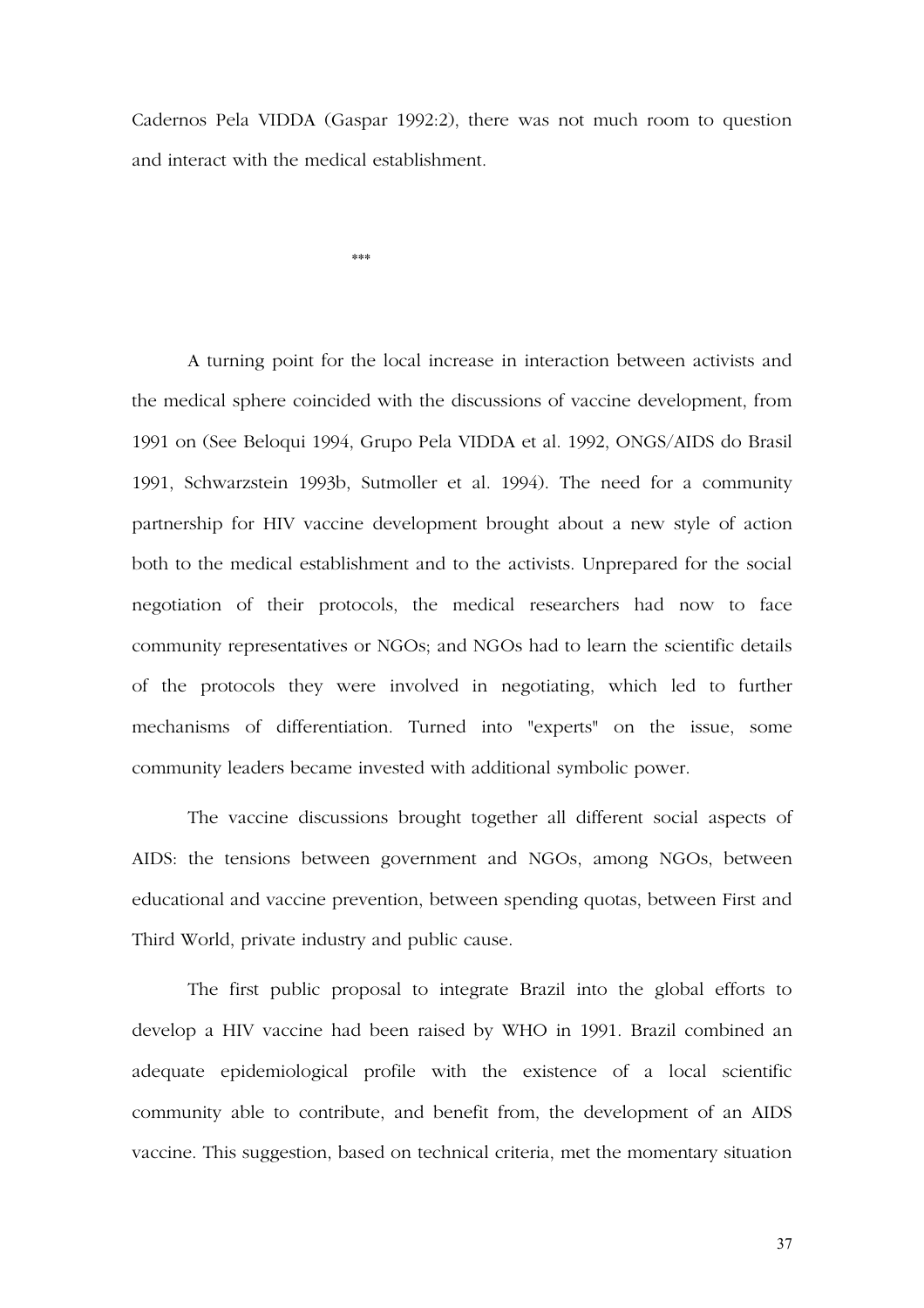in Brazil in the worst terms. The Minister of Health (Alceni Guerra, see above) and his AIDS office appointee, Eduardo Côrtes, were at the time severely criticized by the NGOs: the governmental AIDS budget had shrunk, the national program offices in Brasília were empty and unproductive, the "aggressive" educational campaign was considered faulty (ABIA 1991a, 1991b).

Also, a history of abusive medical experiments in the Third World, combined with a sophisticated anti-imperialist rhetoric, inflamed anger about the possibility of using Brazilian bodies as "guinea pigs" for international experiments (ONGs/AIDS do Brasil 1991, Schwarzstein 1993b). There was no local history of treatment activism nor experience with volunteer participation in clinical trials. While U.S. activists fought for the possibility of being included in drug trials, often with dangerously toxic substances, Brazilian activists rejected the entire concept and mistrusted the system.

Moreover, the choice for prevention through education, rather than through vaccines, remained in the air waves from the exalted moments of the "health revolution." The idea that "the vaccine already existed, and it was called solidarity" (Daniel 1989) had been broadcast throughout the activist networks. To go for a laboratory vaccine was somehow equivalent to acknowledging a defeat in the social fight against AIDS and the final acceptance of its medicalization.

Some of the points raised by vaccine development, such as the basic requirements for fair trials, as well as the production of community documents, launched awareness and interest in the community (ONGs/AIDS 1991). This generated the comment that Brazilian "treatment activism" took its actual first steps around the question of vaccines (Grupo Pela VIDDA et al. 1992), following its incipient start around AZT.

38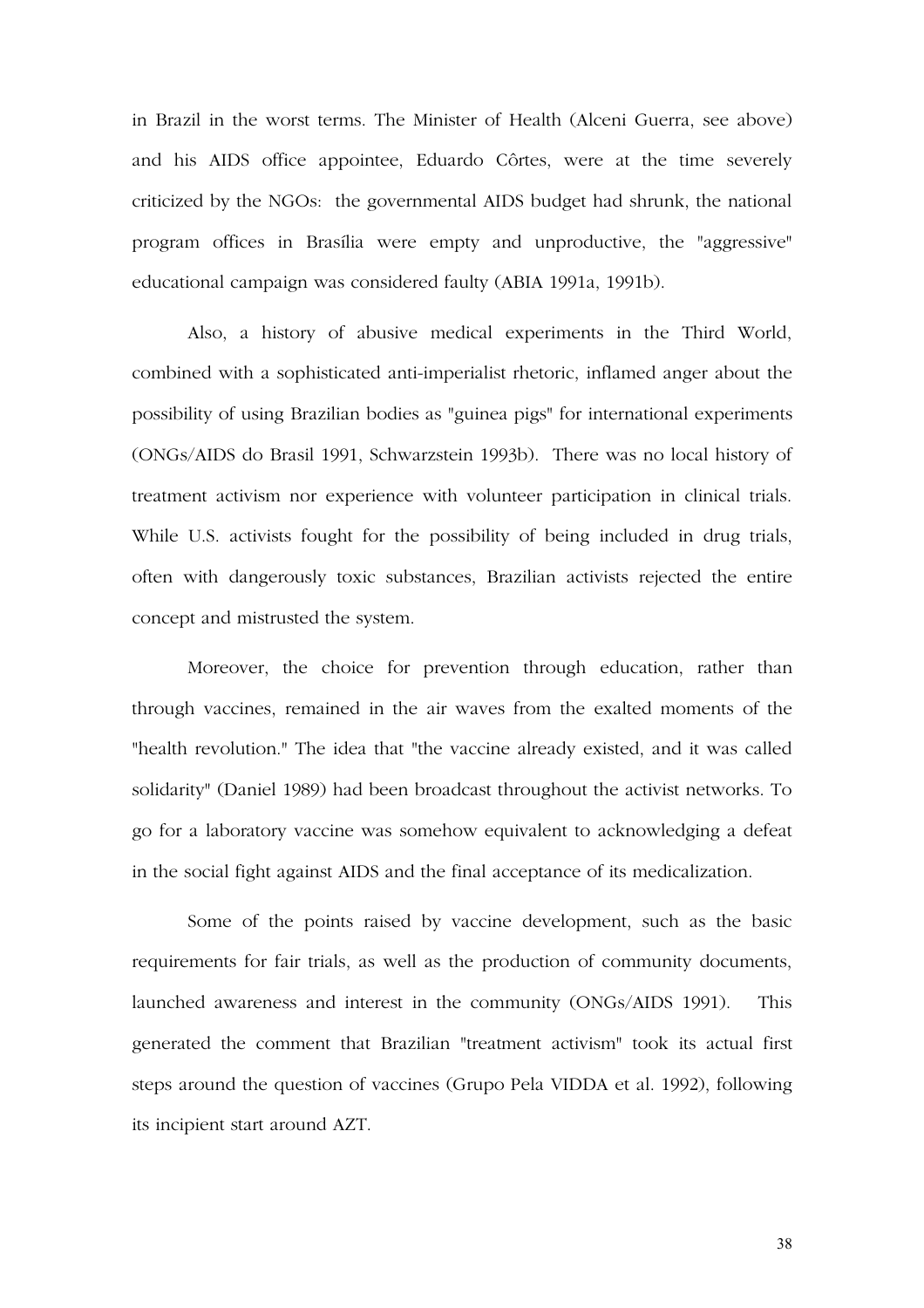The issue got full attention in 1992, after the new Health Minister Adib Jatene redesigned the public priorities for health in a way in which AIDS was given full attention. Lair Rodrigues was re-invested in the AIDS/STD office, now with a multidisciplinary staff and an interface with NGOs, anticipating the international mega-loan from the World Bank. The participation in vaccine trials was given a high priority, and was the subject of a number of documents and seminars (Grupo Pela VIDDA et al. 1992). This might have been the moment of a major transformation but, both at a local and at an international level, history proved that it was not (yet?) the case.

The integration of different specialties, from virology to clinical medicine, immunology, epidemiology, statistics, behavioral sciences, and the diverse world of community representatives, was a difficult (and still on-going) component of the implementation of the steps necessary for the development of vaccine products. To add complexity there was competition between the different academic institutions in charge of the process, exacerbated by the promise of benefits like transference of technology, funds, and international connections brought by vaccine trials in a situation of scarce resources (see Marques 1993).

The combination of these multiple tensions characterizes the field of vaccine development at this moment in Brazil, where both WHO sponsored and NIH sponsored projects compete for cohort studies among similar populations, actually overlapping in cities like Rio. In the meantime, in the United States, in spite of better interactions between the different social actors involved, attempts for vaccine development experienced difficulties that led to the suspension of the "phase three" efficacy trials in 1994 (See Green 1995). This suspension directly affected the Brazilian situation; when developing countries are encouraged to test products rejected in the developed countries for reasons of potential danger and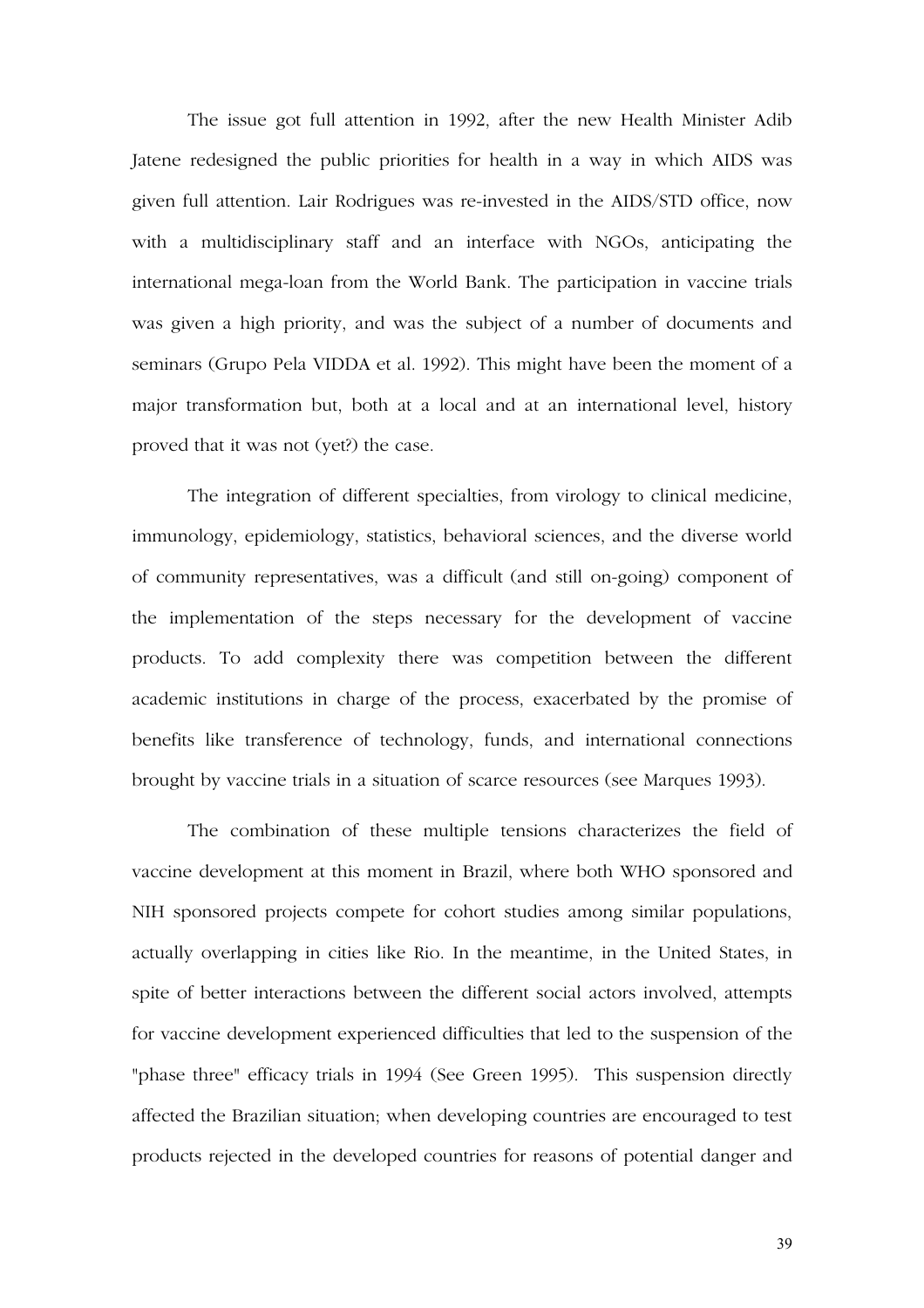lack of safety, the spector of using third-world populations as "guinea pigs" rises naturally. The Fourth national meetings of people living with AIDS, held in Rio in 1994, were largely focused on this problem. It included guests from the relevant international and national institutions: WHO, Ministry of Health, Federal University of Rio de Janeiro, Federal University of Minas Gerais, University of São Paulo, FIOCRUZ, ACT UP-New York, ARCA-SIDA, as well as most Brazilian NGOs. No consensus is yet in sight, as there is none at the international level. The most noticeable trait of this process is its openness to public scrutiny.

 $***$ 

To summarize, the social response to AIDS in Brazil should be analyzed both in terms of its sociological background (political, religious and academic) and its relationship to international responses to AIDS. These two elements, rather than the actual details of the medical and epidemiological problem, help us understand the particular forms and dynamics of AIDS organizations and AIDS action in Brazil.

As for the actual historical context, the coincidence between the early development of the epidemic and the generalized economic depression and institutional dismantlement following the dictatorship made AIDS in Brazil seem "The Worst AIDS on Earth," or made so, by the government's ineptitude (Ramos 1989). NGOs demanded the most and the government responded the least. Inspired by the international movement and supported by international institutions, NGOs aspired to general health reform, if not a health revolution; the government could not but give scattered and short-term responses. After a period of difficult and feisty interaction, opponents became closer and better able to

40